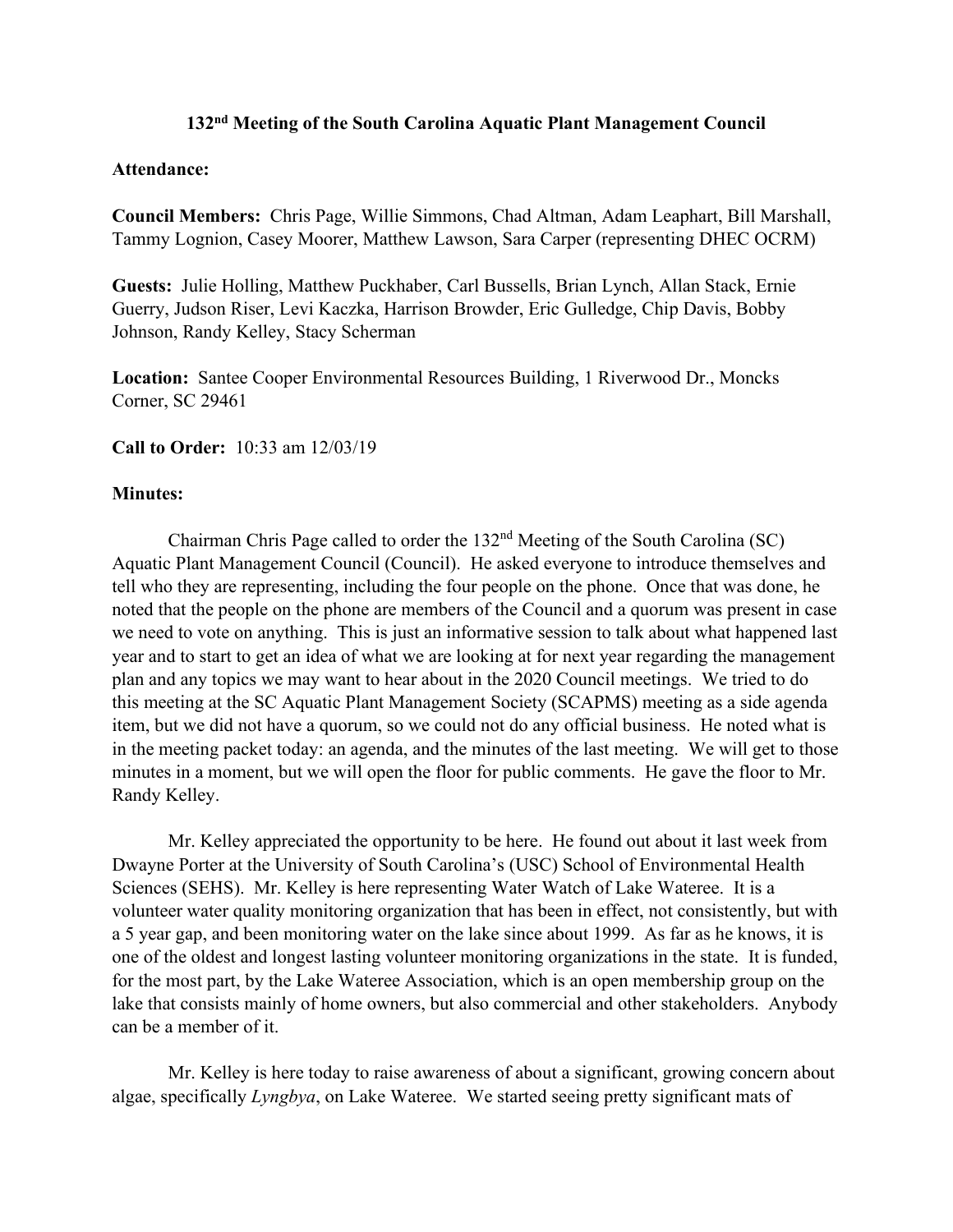*Lyngbya* back in 2014. Through our partnership with the USC SEHS, we started paying a lot of attention to it and even have been doing some specific work to try to identify nutrient limitation and that sort of thing, as well as shoreline mapping. There is quite a bit of research that is on our web site, if you care to go look at it, which you can do by Googling "Water Watch of Lake Wateree." It is a ridiculously long web address, because it is a free google site. All of our reports and a good bit of information about Lake Wateree and the USC research is there.

The concern Mr. Kelley wanted to address today is that the algae continues to grow and spread pretty consistently year by year. While we see some ebbs and flows related to water flow, water level and weather changes, especially heavy rainfall events, the overall trend is on the increase. We believe, based on more than a scientific guess, because pretty good information supports it, there is a continuous increase in the inflow of nutrients coming from upstream. You can talk about global warming and climate change, but those tend to be controversial topics. Regardless of whether that is happening or not, the one indisputable fact is that upstream from Lake Wateree, in the Catawba River basin, the population is exploding. If you look at the period from 2000 through projected 2030, the Charlotte metro area is going to increase by probably fifty percent. By 2030, there will be some 2.5-2.7 million people living in the upper basin, where it is now well under 2 million. We have got less permeability, with more roofs and asphalt, so there is more runoff and nutrients going into the basin. Unfortunately, Lake Wateree is at the end of the Duke impoundment system and so much of this stuff ends up there.

Mr. Kelley noted that the lake and the basin are a primary source of drinking water. If you go talk to people at the Camden or Lugoff-Elgin water treatment facilities, they will tell you that algae is getting to be a very serious concern and they are actually having to start to deal with it as they process drinking water. It is a lot more than an aesthetic, ability to use the lake for recreation, or property value issue. It is all those things, but it will also soon become a safety hazard from the standpoint of drinking water. We are very concerned about it. There is a lot of frustration in trying to understand which regulatory agency is doing what to study it, understand it, and ultimately treat it. He appealed to the Council to help the citizenry understand who is doing what and how do we get a coordinated effort to deal with it. It almost seems like it is an insurmountable problem because the increase in nutrient inflow seems inevitable and impossible to stop, but he really feels like Lake Wateree is like the canary in the coal mine or the tip of the iceberg. We are probably seeing more of it than anyone else right now. As far as he knows, the SC Department of Health and Environmental Control (DHEC) has only issued one warning for harmful algal blooms and that came earlier this year on Lake Wateree, but you can be sure that it is going to be in other places, will get worse, and will be a health issue in addition to all the other things. He noted that DHEC has increased their monitoring and indicated to the Water Watch group that they are suspicious of point sources upstream. The information seems to be increasing. We sense that there is a strong spirit of cooperation and a lot more awareness. He asked if there is a plan, as the stakeholders would like to know more about what is happening.

Mr. Page addressed those with a couple comments. He discussed a similar situation on Lake Greenwood about 20 years ago involving *Pithophora*. It took a while to locate the source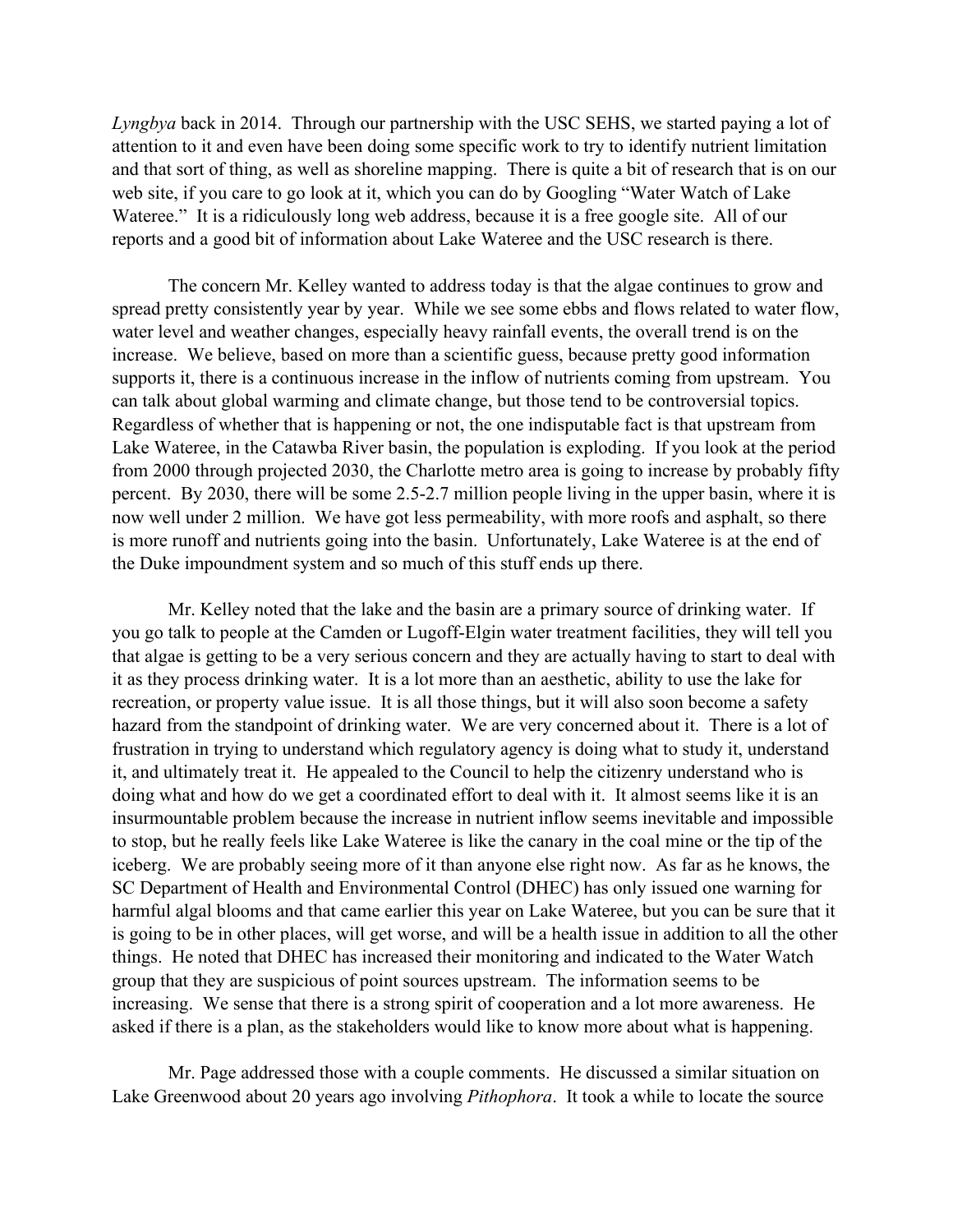of the nutrient load, which was a sewage plant upstream, but once that problem got corrected, it was easier to go in and treat that algae and eliminate it. Since that 20 years has gone by, we have not had that algae problem again. That being said, *Lyngbya* is a little tougher than *Pithophora*. It requires constant dosing of copper, which is going to affect the environment just about as bad as the algae, especially if you have to treat large areas. Until you get the source identified, you cannot really treat it because you are just going to be chasing your tail with repeated, almost weekly treatments that would only know it back temporarily.

Mr. Page said the other issue is the drinking water. There has been an increase in bluegreen algae across the state, which has become more problematic in the last ten years. Whether it is from climate change or just more nutrient load in the system is a good question and may be a little of both. He asked Santee Cooper (S-C) if they had treated for algae problems. Mr. Bussells said they had not had those loading problems. Mr. Page said the City of Charleston has had those loading problems. Beaufort-Jasper has also had loading problems and even created a separate lake storage system they could treat before the water came into their treatment plant. This is more likely a problem with blue-green algae that produce geosmins and methylisoborneol (MIBs), causing taste and odor issues. Anderson has had it in Lake Hartwell. Spartanburg has had it in Lake Bowen and Reservoir #1. They have implemented a \$27 million plan and they have additional project that will bring the total up to \$40+ million to clean the water for drinking. Clean drinking water is the number one problem. If you cannot swim in it, that is fine. If you cannot drink it, we are all in trouble. Most recently, West Columbia and Lexington have had that problem. He said part of the reason they are having problems is the intake location, which he described. Some of the problems are with the infrastructure and repairs to those often get put on the back burner.

Mr. Page thinks the biggest problem at Lake Wateree is the identification of that source. If we can identify the source and limit the nutrient load coming in, he thinks we can then remediate the algae. There are multiple ways to remediate it other than copper, including manual removal and hydro dredging, both of which are difficult and expensive. He provided details on how each of these processes worked. His other issue right now is Duke, and he has said this to their representative. That is a Duke lake. Duke does not want to spend any money for some reason. Duke has quit doing any maintenance in most areas, even in North Carolina. They have almost gone to a zero dollar situation, which he does not think they should be doing, morally or legally. He is not a lawyer and does not know what the FERC license says, but somewhere in there, they have a responsibility to that lake system.

Mr. Page said there is the other side of that: where does the responsibility lie with the state? We do not know that for sure. If, as an individual homeowner on Lake Wateree, you wanted to treat, you would simply have to get permission from Duke to treat your cove. That is the problem he has with the way the law is written. Mr. Kelley said he did not think people are aware of that. Mr. Page said Clemson's Regulatory Services says that the owner of the waterbody can give permission to anybody to treat with a certified applicator. Now, here is the legal part of that: do not all waters in the state of SC belong to the state or federal government?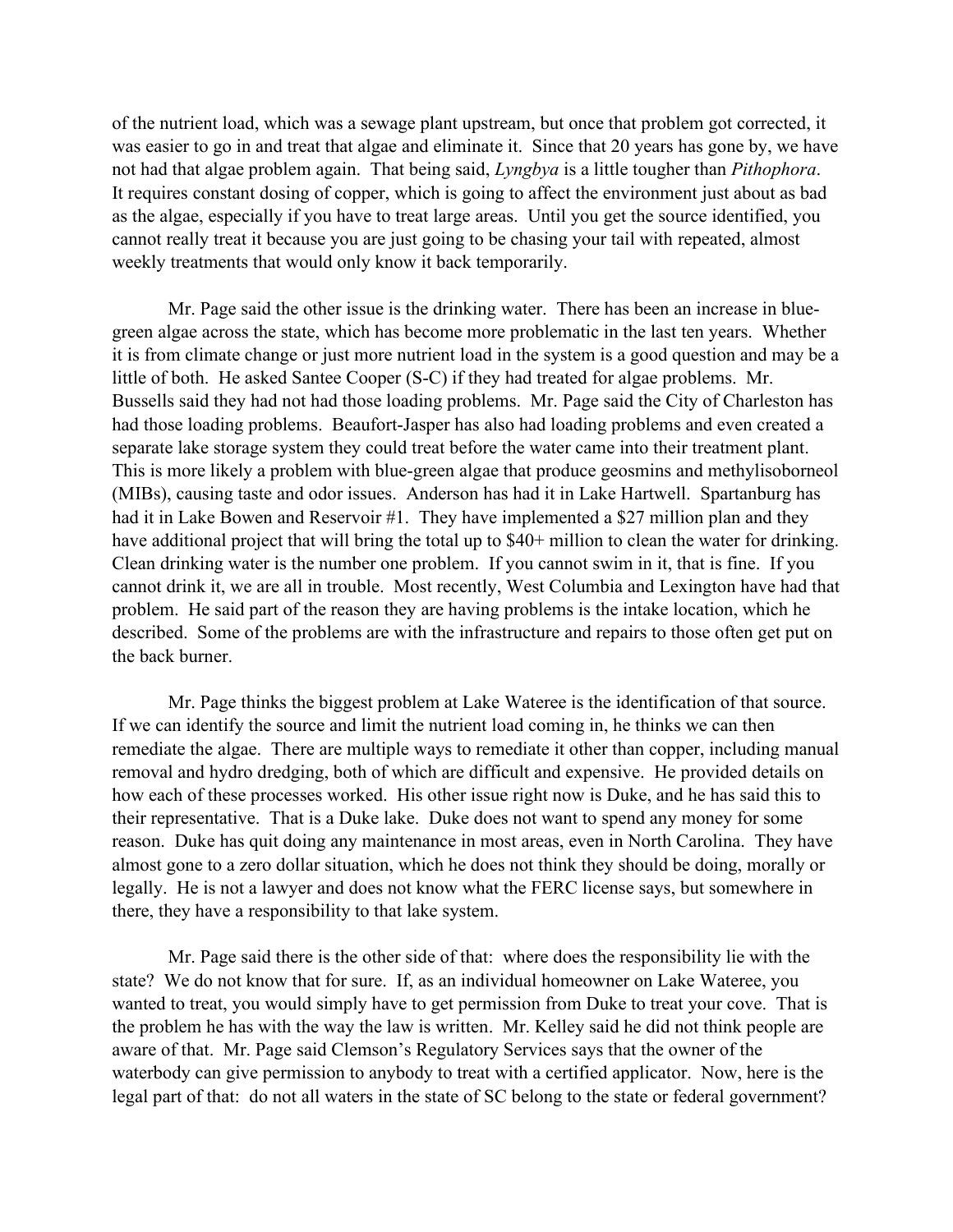Where do we come into that picture? The SC Department of Natural Resources (DNR) is responsible for the fish and wildlife. They are not necessarily responsible for the water, per se. The courts will have to resolve it. What scares him about that is you may have a cove with 12 homeowners and each of them may get permission to hire an applicator. There are twelve applicators out there at different times, spraying 12 different things or maybe the same thing. You automatically violated the label law by spraying the same thing in the same area multiple times, because there is a limit on what you can use. Without some oversight somewhere, you cannot do that. The oversight goes back to the owner of the waterbody. He has had this discussion with Tim Drake at Clemson until he is blue in the face. Mr. Drake says he understands Mr. Page's point, but that is their position and they cannot put anything else out there because that is what their legal department says.

Mr. Kelley said if it gives the Council any peace of mind, we do a good bit of community outreach and our statement is that we do not want anyone doing any chemical treating whatsoever. We cannot do any legally without DNR approval, or that is what our research determined. It is fine with us if it stays that way. We do not think chemical treatment is the way to go. We have some cowboys out there that will do their own thing and there is plenty of evidence out there that it is getting treated by individuals from time to time. Mr. Page said that is absolutely against the law, because if they are not a certified applicator, they cannot do the work. That is a legal quandary, which he has addressed with different people across the state. He does not really know how to handle it. He sees that as a permit situation, because they have to provide detailed information to get permission, according to Clemson, but they do not want to call that a permit. If a property owner has to call the lake owner to get permission, and has to provide information on what is being used, where it is being using, how much is being used, and who the contractor is, is that not a permit? It is the same information that is on a permit, even though they are not calling it a permit. Mr. Kelley said it only does harm to the water, to the shoreline, and at best, it is a temporary fix. As long as the nutrients are still coming in, it is not going to prevent it from coming back.

Ms. Moorer said that control program should be two phased, from an aquatic plant management stand point. Herbicides are a great tool and can be effective on *Lyngbya*, but, as Mr. Page said, if you are going to do the herbicide treatment, you also need to address the source. If you protect the source of that nutrient loading or cannot locate it, there will always be a continuous cycle. She would not shy away from herbicide use on *Lyngbya*. At S-C, herbicides are used on *Lyngbya* in areas. It is a different situation and different reservoir, but it is a good tool and it can be safe and effective. That is something you need to consider when you are talking about that, as well as the source of the nutrient loading. Mr. Page said S-C is not getting as much of a constant nutrient loading as they are having. Ms. Moorer said she does not know their water quality, but the S-C system is nutrient rich. Mr. Page said when it first showed up, they knew it was loading, but they could not determine a source, either point or non-point. They identified all the locations it might be coming from, but there was nothing in the area that was causing that increase.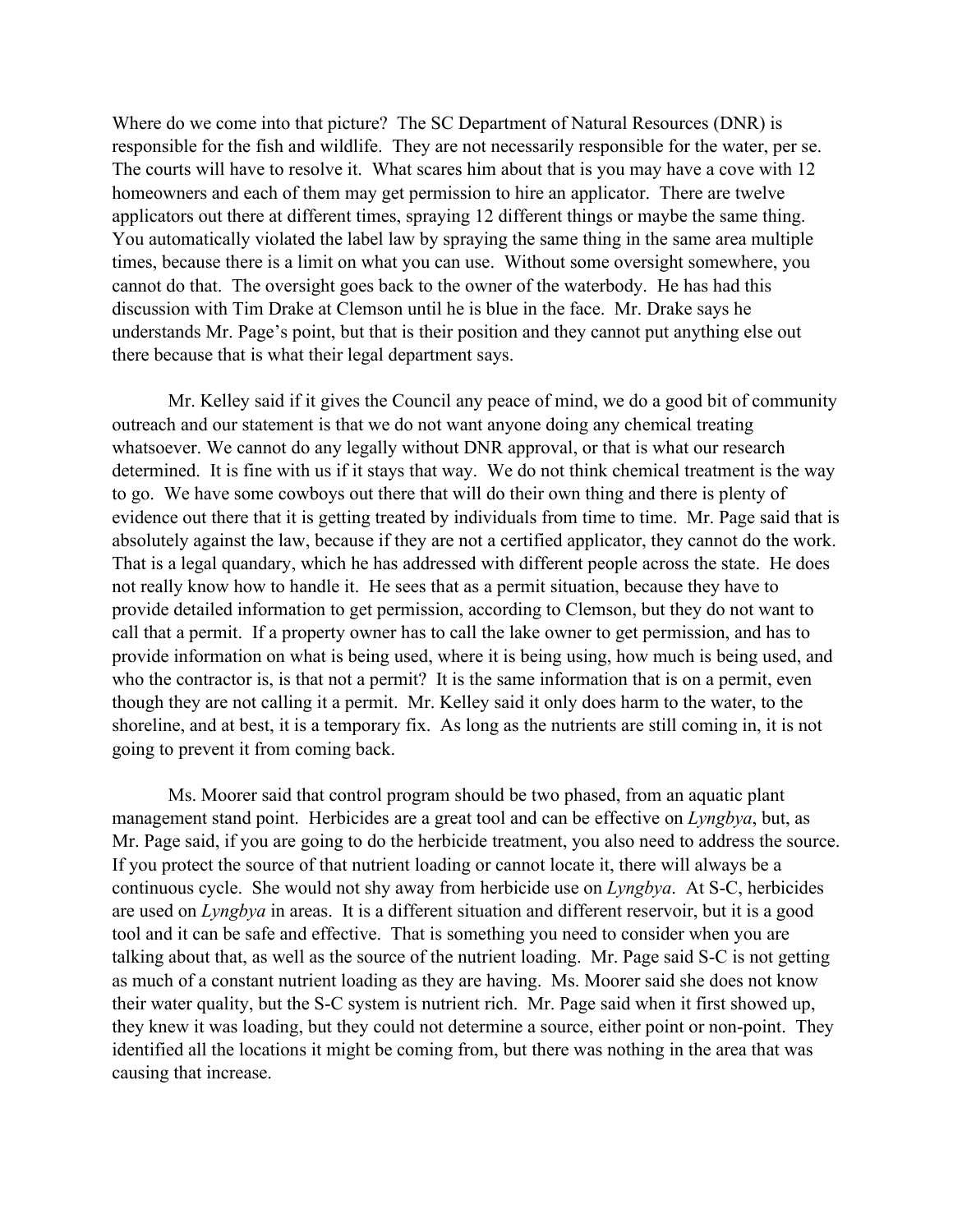Ms. Moorer asked if there been any mapping on the lake as far as acreage of *Lyngbya*. Mr. Page thinks that has been done. Mr. Kelley said they started doing shoreline surveys from the water in September. He thinks there are 240 miles of shoreline. We have maps that go back to 2015. The methodology keeps changing, so it is hard to look from one map to another. This year, we went to GIS using Google Earth Pro. We have a grad student that is doing all the charting for us. He held up a map that he was not sure if everyone could see it. What is in blue is mats all around the lake that we recorded in September of this year. The orange is from July of this year. We try to survey early in the warm season and late in the warm season, and do a comparison. Obviously, you see a lot more in September than you do in July. If you look at it over the years, you see more and more points on the map that were not there at all before. It used to be more toward the southern end where the water had more time to warm up, sediment settled out, and the water got clearer. The growing conditions were better down there. Now, farther and farther upstream and closer to the main flow of the lake, you are seeing it in almost every cove where there is any calmness of water at all and shallowness. It is spreading. If you coordinate that with the trend lines of nitrogen and phosphorous, it all really fits together. It is pretty obvious to see what is happening, but the big issue is where it is coming from. In casual conversations with DHEC folks, it seems like they are aware of point sources somewhere upstream, and it cannot be all that far upstream, but what are they and what is being done to address them is what we do not know. He thinks people know, but we do not know. We do not need to know where it is. We just need to know that it is being addressed.

Mr. Altman said a lot of that information is coming out of his section in the Bureau of Water. We have hired Emily Bores as our algae expert. She just came back from a training session in Maine. She mainly does harmful algae blooms. She talks with Dr. Porter all the time. Mr. Altman is not involved with them much, but sees them often when both of them are loading boats early in the morning. He knows that the modelers, Total Maximum Daily Load folks, and surface water people are headed to Lake Wateree to try to find a source. Mr. Page said that is the key. Mr. Altman said they are working their way through the system, trying to find a source. They are doing what they can with the available staff, and we are strung out all over the place. They have been working on Lake Wateree and he thinks they were doing some work all the way up to Fishing Creek Lake. Mr. Kelley said he thinks that, if Jeff Scott is telling him accurately, Mike Marcus is going to come out and do the next monitoring run with them in December. Mr. Altman said Dr. Marcus will do that. He is hands on.

Mr. Page said he talked with Brett Hardis with Duke Energy to look into a drawdown on that lake. He knows that is not something that people that live on coves really want to see, but a drawdown has a tendency to pack the sediment and not allow nutrients to escape from the sediment as easily. It also allows sunlight to degrade the sediment packages to take some of those nutrient levels out. It is actually a best management practice of a fishing lake to do drawdowns periodically. Mr. Kelley asked what level of drawdown would be done. Mr. Page was not sure, but Dr. Hardis was going to look into it. Mr. Page has not heard back from him. They spoke in October, so Dr. Hardis has probably been busy.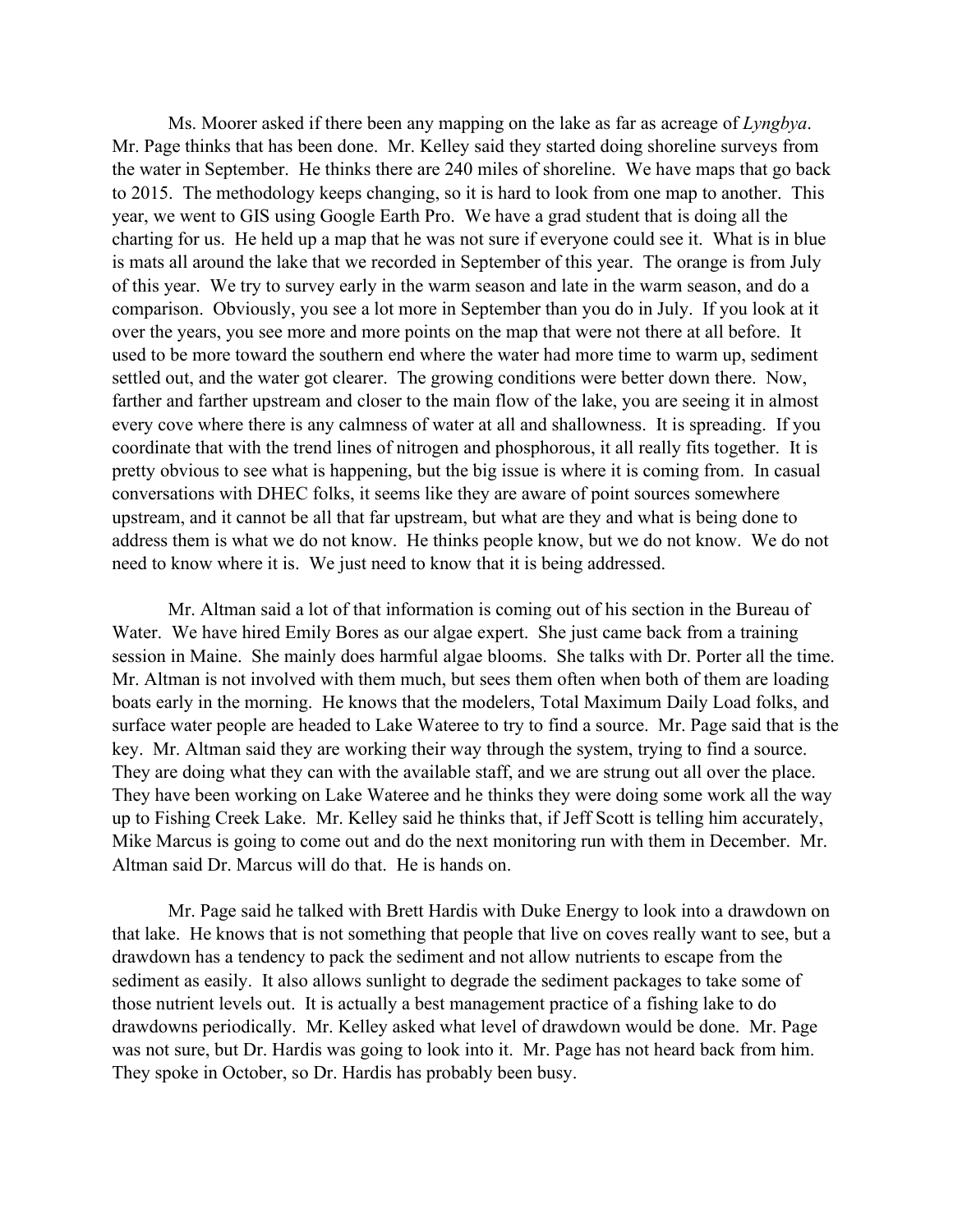Mr. Page does not know what levels are possible on Lake Wateree. He knows what is possible on a lot of other lakes that we have been around, like Lake Murray. He knows it can go down 15-20 feet, although that cannot occur anymore because the FERC license limits it to about 10 feet. He discussed in detail how the Lake Murray Association (LMA) worked to get that change made despite the detrimental effect it would have on the efficacy of the drawdowns. He hopes the same things does not happen at Lake Wateree.

Mr. Page said if you look at any historical manuals for fisheries over the last hundred years, every one of them says you should do a periodic drawdown of the lake. Mr. Kelley asked if 15 feet is recommended. Mr. Page said 15 feet is what he wanted Murray to do. He has not looked at Lake Wateree. He was waiting on Dr. Hardis to get back to him to look at the depth it would need to be. He asked Mr. Kelley at what depth most of those coves would be exposed. Mr. Kelley said it is down about 5 feet right now and that is about as low as he has ever seen it. He is seeing shoals exposed now that are usually underwater. The lake is probably at 95 feet right now, and because it is a shallow lake with a gradual decline from the shore, you probably have 20-25 feet of the bottom exposed in most areas. Anything from this point is going to have a real significant effect and would be very helpful. Mr. Page said that may be Mr. Hardis doing some of that and he just has not told Mr. Page or provided the information requested. Mr. Kelley said that where it is right now is certainly going to be helpful, but it needs more. It needs a good bit more. He does not know what the limit is either, because of the dam limit. They could probably draw it down to whatever the water treatment facilities could deal with.

Ms. Moorer said from a Council standpoint, maybe we could facilitate a meeting between Mr. Altman, Dr. Hardis, and Water Watch to try to connect the dots, since Water Watch and DHEC are doing nutrient studies and Dr. Hardis is the manager at Duke over their aquatic plant management program.

Mr. Page noted how our program works. Normally, we are called in by the entity that owns the lake, not the homeowners or anyone else. In your case, it would be Duke, requesting us to come in to do cost share work with them. Like he said, he would not mind doing that, but he does not want to go out there and chase my tail without solving some of the nutrient load problems, because we have three people on staff and we run the state, every public water body in the state, including most lakes and rivers. We spend a lot of time down this way.

Mr. Kelley said he was here to be the squeaky wheel. Mr. Page understood that and it takes that sometimes. You have to stick with it. Mr. Kelley said they do not know Dr. Hardis as well as some of you do. We have been introduced to him since he came on fairly recently to Duke. Mr. Page thought it was about 6-8 months ago and provided some background on Dr. Hardis. Mr. Kelley said we could approach him from our organization's point of view and encourage him. Mr. Page asked if Duke attend the Lake Watch meetings. Mr. Kelley said they attend most of them. He said he did not think Dr. Hardis had attended one, and it is usually not a water science type person. It is usually someone like Rick Gerand, who is the VP of Communications for SC.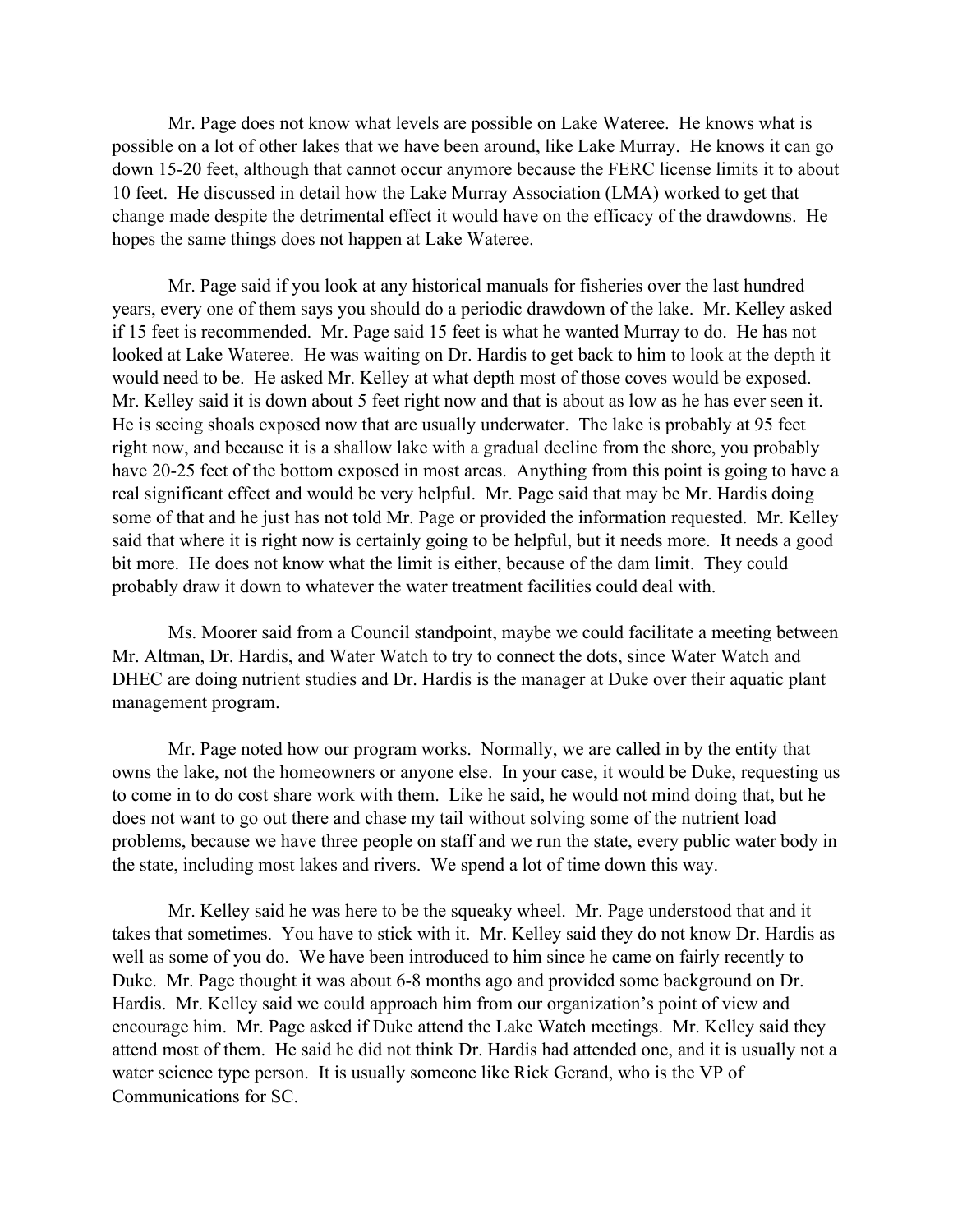Mr. Page said that might not be a bad person to have there. At meetings in the future, you might need to start talking to him about Duke and start hammering him about that because that is where it is going to come from. If Duke comes up with a pot of money, they could put an applicator out there right now, treating 24/7. Mr. Kelley said it is like you said before. They eliminated the mosquito control program a couple years ago and have been cutting back as hard as they can. Mr. Page said they are shirking their public responsibility, in his opinion, and he knows he should not have those opinions while sitting at the front of this table. Mr. Kelley said he is not alone, but we do have a relationship to maintain with them. It cannot be all confrontational. It has got to be cooperative, as much as we can. We like to tell them where we think they are messing up, and complement them when they are doing good things. Mr. Page hopes there can be some meaningful compromise. Mr. Kelley agreed and said hopefully it also means getting something done.

Mr. Page said he has been keeping up with the issues on Lake Wateree, but just has not been to the meetings. He knows Dr. Porter well, too, and has known him since he was a student. Mr. Kelley said one of the best things that has happened is they have gotten a huge grant from the National Institute of Environmental Health and Sciences. They have gotten about \$6 million. The primary focus is coastal waters and the impact on human health, but there is a big piece of it that deals with Lake Wateree here and Lake Waco down at Baylor in Texas. Those are the two main field lab sites where they are doing a lot of research on the toxicity of algae and other water organisms. Fortunately, they are using Wateree as a site for doing a lot of research and algae is the focus there. It is like we have to learn a lot before we can do anything. That is frustrating. He thinks the elephant in the room is the upstream sources.

Mr. Page spoke at length about potential sources, why those become problematic, sometimes unintentionally, and what can be done to resolve the nutrient problem once the source is found and resolved. He thanked Mr. Kelley for coming. Mr. Kelley said it was a great discussion. He really appreciated the response. He left the map he brought, along with his contact information. Mr. Page said he would be keeping an eye on it and talking with Dr. Hardis and various sources at USC and DHEC.

Mr. Page thanked S-C for providing the room, the snacks and coffee. He reminded Ms. Moorer that SCAPMS approved money to cover those expenses several years ago. He said having a meeting in the Columbia office is a pain, because there is no parking. That is why we are doing remote meetings and trying to cover most of the state with the meetings. He asked if there were any more comments. There were none. He said we would take a five minute break and return to discuss the minutes.

Mr. Page called the meeting back to order. He asked if anyone needed more time to look at the minutes. Ms. Moorer made a motion to accept the minutes. Ms. Lognion seconded the motion. Mr. Page said we have a motion on the floor to accept the minutes as written, with no changes that we know of. If we look at them again and see any typos, we will correct those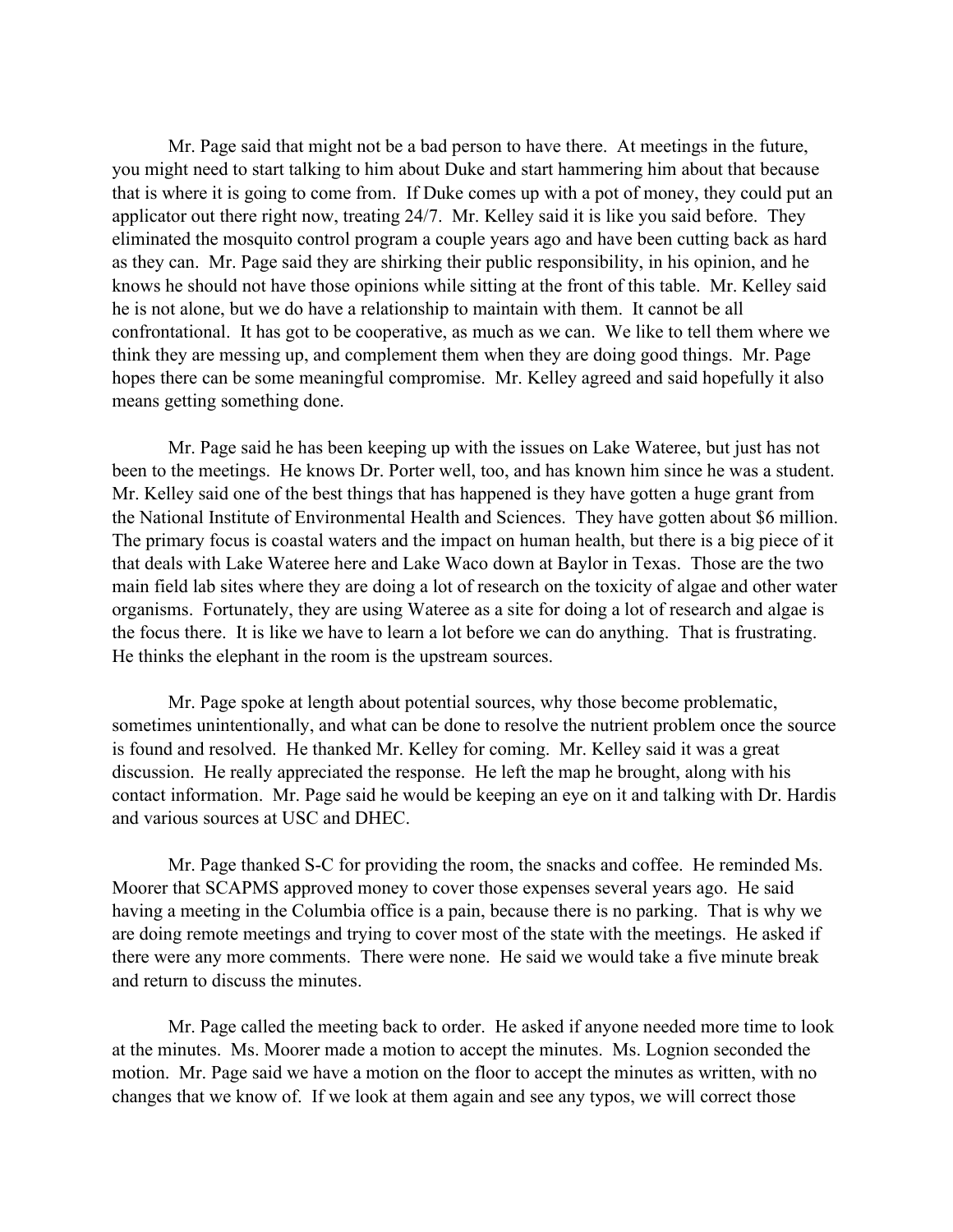before saving the final. We have a second. He called for a vote. The motion carried unanimously. Mr. Page turned the floor over to Ms. Moorer for the S-C update.

Ms. Moorer said this is a quick overview of what we did at S-C for the 2019 season. We are going to start off with our totals of what we treated this year. We got about 1,400 acres of invasives this year. This is a combination of our in-house crews and our contract crews with Estate Management. The difference in 2018 and 2019 is our crested floating heart (CFH) numbers went up, as did our giant salvinia numbers. Last year, we treated under 100 acres of giant salvinia and we are close to 600 acres this year. In 2018, we treated about 150 acres of *Hydrilla*, and we are down to about 30 acres this year. We were spot treating *Hydrilla* with ProcellaCOR, which is the new herbicide that hit the market in 2018 that is very selective and will not damage most of our natives. *Vallisneria* (val or eel grass) is fine with ProcellaCOR. It will bang up our pond weeds and naiads, but they recover pretty quickly. It will take out the *Hydrilla*, so we have been using some of that this year. Our water hyacinth numbers were much lower this year than they were last year. We also treated about 600 acres of *Phragmites*, but that was not on the S-C lake system. It was at our generating facilities at Winyah Bay in Georgetown.

Ms. Moorer moved on to do a quick overview of a project we did this year with DNR. Judson Riser oversaw this project and planned it for us. He may, at the next meeting, take the opportunity to do a full presentation to share all the details. The slides she is going to show are just a high level of what we have done on the system. One of our goals this year was to do some native vegetation planting across our system. At the Council meeting up at Greenwood State Park, there were a lot of homeowners there concerned with *Vallisneria*. Mr. Page hooked us up with some polygons where we could go harvest these sites, and Julie Davis, as well, that manages Lake Greenwood. Our mission was to increase the beneficial native vegetation on Marion and Moultrie to provide more diverse habitat for all the wildlife we have.

Ms. Moorer said in May, around Memorial Day Weekend, we went up to Lake Greenwood and we took the polygons we got from Mr. Page and Ms. Davis and we went out and harvested some val. Basically, we went out, threw some rakes in water from waist deep to above our heads, dove down and pulled up mats of *Vallisneria*. We transferred it into totes and brought it back to the house we were staying at, packed it up and hauled it back to Lake Moultrie and Lake Marion. The next day, we went out in two teams, and this is where we did the cooperative work with DNR Region 4. We had two transplanting teams that went out. We had four sites on each reservoir. She showed the Lake Marion sites. We selected sites where we looked at past hyperspectral imagery to see where we had good val before, looking at sediment, water quality, and things like that. We did not have val in those areas recently, so that is why we selected these areas. We built 10' x 10' exclosures to help protect the plants and used peat pots to plant them. There were 12 plants per site. The Marion sites were on the south side from Spier's Landing west to the Eutaw Springs area. On Moultrie, one site was near the Hatchery and the other three were on the north side where we had good val habitat before. We actually had a lot more this year. We will not take all the glory from Mother Nature. She did a lot of the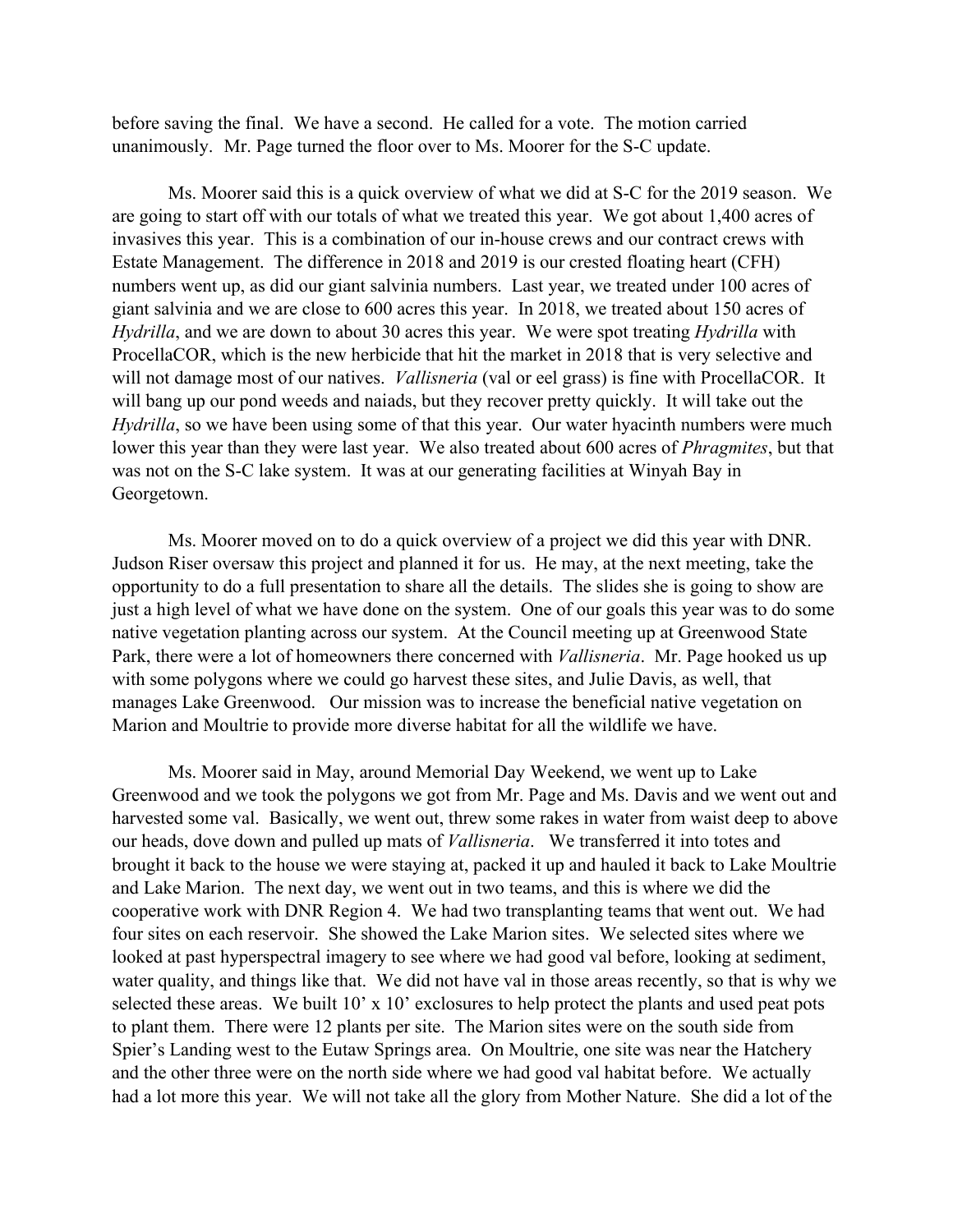work for us, helping us out with the expansion of the val that we are seeing. The planting sites were monitored monthly to see how successful we were. She showed a video from one of the GoPro cameras that were used to help monitor the sites, which showed how the val is expanding from month to month, as well as the orange netting and the t-posts used for the exclosures. She said they did get input from some of our public interest groups, some waterfowl groups. We also did this with Watershield, which is a good waterfowl food. You can see the val spreading across the bottom, where we started with 12 pots per 10' x 10' area. She asked Mr. Riser if this was the video with the fish in it. Mr. Riser pointed out a bed, but thought there was another video that shows a small bluegill. He said it was amazing. Every time you went to those exclosures, you would see a school of golden shiners or something else in there. The vegetation was like a magnet. It was cool to see.

Ms. Moorer said this is a project they are going to continue. Some of those sites were pretty successful. We did lose a few due to low water and Lyngbya took over a few. We did have *Hydrilla* in a few of those that were spot treated with ProcellaCOR. It did take out the *Hydrilla*, but there was some regrowth and we are thinking that was from tubers. It did prove that we could spot treat *Hydrilla* within in those sites and not damage our eel grass. Mr. Riser may, at the next meeting, keep you updated. It is a project we want to continue doing. Right now, our natives are doing really well on the system. We cannot do a better job than Mother Nature, but if we can transplant and move these plants around to places where we do not have them right now, that is the goal. Upper Marion is one of the spots that we are really interested in doing more.

Ms. Moorer said we actually found a huge plot of val that we did not know about, but we did this same type of project back in 2013. We used a different planting technique that we did not think was as successful as this planting technique, but we do not know how to explain this val up there above Pack's Landing, other than that is where we did a lot of transplanting in 2013. Mr. Page asked if that was where we wrapped the tubers in cheesecloth. Ms. Moorer confirmed that and noted the mention of tubers reminded her of something else. When we harvested this val from Lake Greenwood, because they do have *Hydrilla* present on their system, we did screen the plants. It took us two days to plant everything. One team was screening the plants and the other team was planting the plants, to make sure we were transplanting what we wanted to transplant and not *Hydrilla*. She asked if there were any questions about that. Any more, Mr. Riser will be happy to tell you more about how we planted. It was successful. We had lots of input from some of our chemical manufacturers, NC State, and a bunch of other people.

Ms. Moorer moved on to the 2019 *Hydrilla* survey. For several years, we have been doing hyperspectral imagery at S-C. In years past, we have been using fixed wing aircraft to collect that data with the Galileo Group. Years ago, ReMetrix was involved with that and then we went straight to the Galileo Group. This year, we had a marked increase in price of about 30 percent. It was going to be very costly for S-C to do this survey, so we reached out to other people in the industry to see what other options were out there. We wanted to stay with hyperspectral, because it is a great technology. The costly portion of that is the collection of the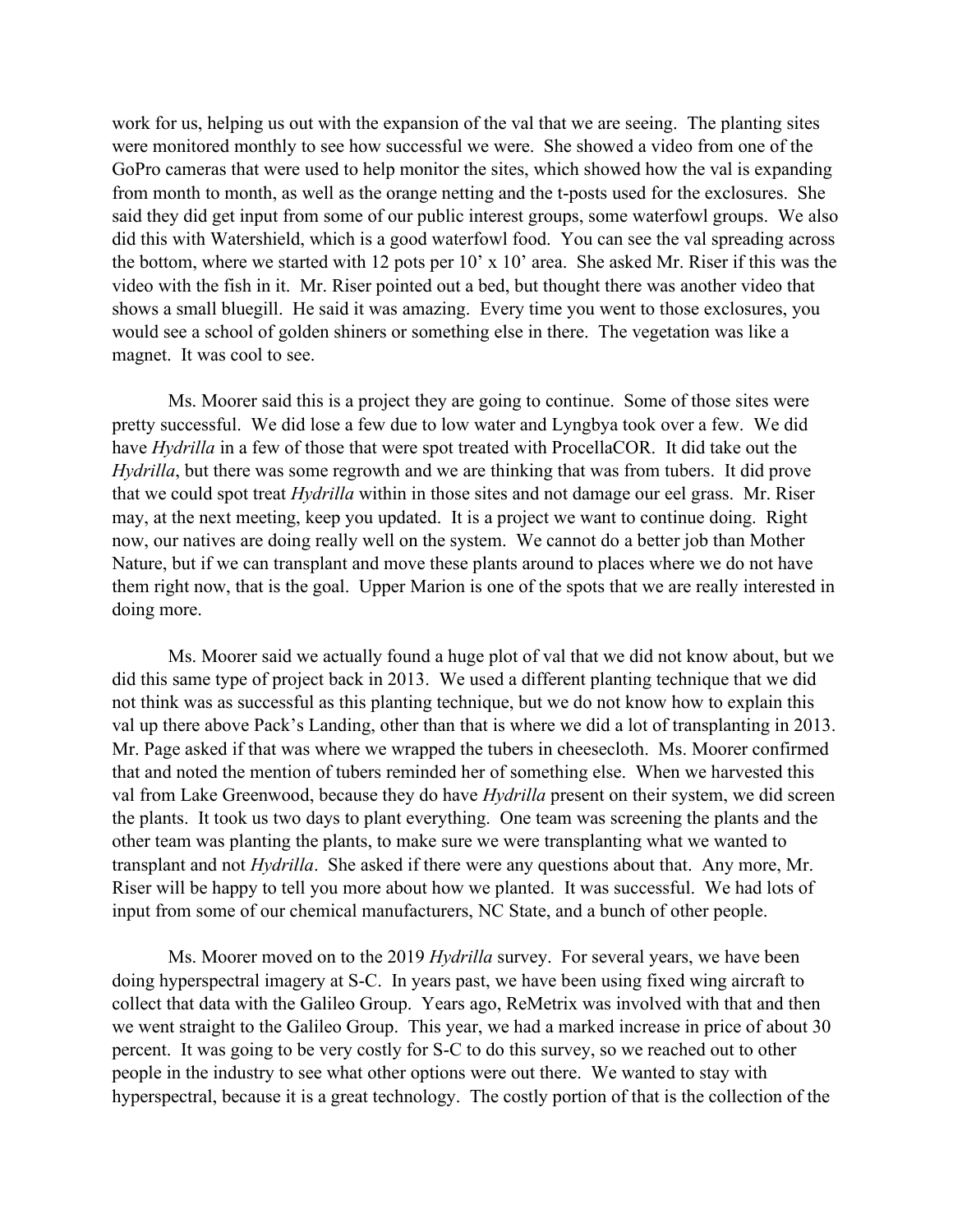data, with that fixed wing aircraft being here. We are in the south. We are close to the coast. Sometimes we would get impacted by hurricanes or severe weather events, so that would mean we would not be able to collect that data. Hyperspectral can only penetrate, at best, three feet of the water column. If you have high turbidity or high inflow causing high turbidity, you have gaps in the data. In 2018, we had a gap in our data. In 2015, we had a gap in the data, because we could not collect the data at that time.

Ms. Moorer said what we have done is gone to satellite collection, which is a new technology that ReMetrix is offering now. It uses hyperspectral, but is collected through satellite, which may pass by every two weeks, and are collecting data. The benefit to that is that we can select out when we want to look for submersed vegetation. If we are looking for *Hydrilla*, we will do it later in the season, when it is topped out. If we want to look for pad plants such as water lily or water shield, we would do that earlier in the season, before the end of their growing season. Instead of just focusing on a late September or early October flight, we can break it up throughout the year. The cost is much less because of the satellite collection is not a fixed wing aircraft at Berkeley Airport sitting on the tarmac waiting for no cloud coverage.

Ms. Moorer noted the next few slides are the preliminary data we got back from ReMetrix. It is just *Hydrilla*. At the next meeting, we will have the final package that will include all the submersed vegetation and all the other invasives we are managing on the S-C system. Right now, between Moultrie and Marion, our preliminary data shows 143 acres of *Hydrilla*. That is topped out *Hydrilla*. That is *Hydrilla* that is within three feet of the surface of the water. We are going to go through that. You will see the hot spots. The far left polygon is upper Bee Tree Lake. That is one of the areas we have spot treated this season. That lower area was also treated as well. Mr. Page asked if Bee Tree Lake was one of the areas we did cutgrass control. Ms. Moorer said it is. Here is the double edged sword of that. That place was inundated with cutgrass. There was just a channel through there that we kept open for years. A few years ago, we did a cooperative project with DNR and the Waterfowl Association. We decided to do some cutgrass work on the system and Bee Tree Lake was one of the places we did it. We opened up potholes in there. Now, those potholes are full of *Hydrilla* and giant salvinia. We removed one thing and something else moved in. That is just the nature of it. Both of these areas were spot treated this year.

Mr. Page said it basically exposes the area to sunlight and the plants can then grow. In that situation, it was covered up with cutgrass and there was nothing penetrating that thick layer of cutgrass. Ms. Moorer said one problem we had up there at Bee Tree Lake was we did transplant some watershield up there and we were really happy about how well it was doing. But then we had *Salvinia* and *Hydrilla* in there that had to be treated, and that impacted the watershield. Unfortunately, we were not able to get the native established because we were having to treat invasives.

Ms. Moorer said on Lake Moultrie, you will see on that northern side is where we found most of the *Hydrilla*. We have not spot treated on Moultrie this year. In 2018, that is where we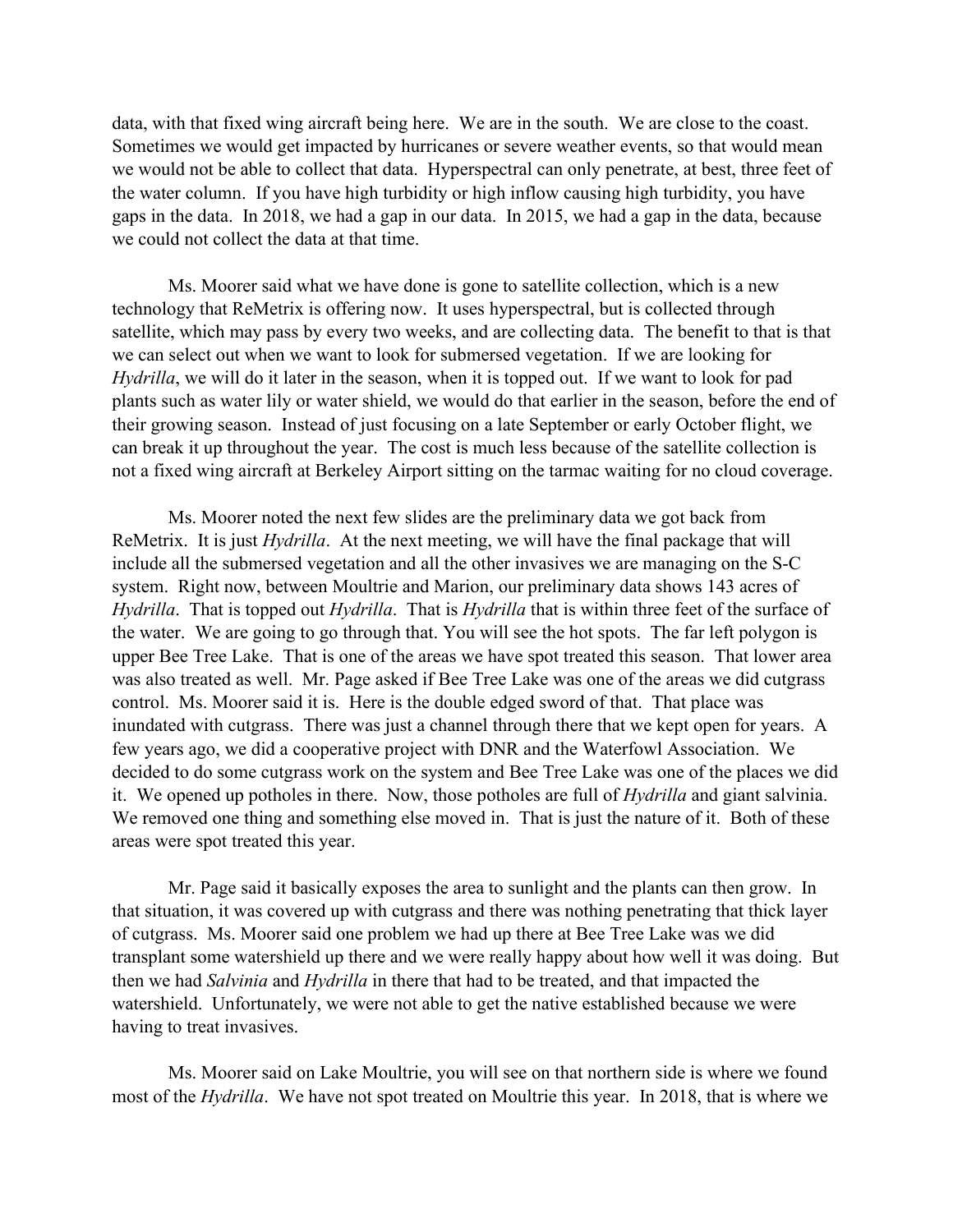spent most of that 150 acres we treated with ProcellaCOR. On this map, we did find a little patch at the Hatchery and in that far left corner at Duck Pond, which is a hot spot for *Hydrilla* that we have had in the past. She showed some zoomed in maps of those areas. These polygons are topped out *Hydrilla*. In the next few slides, you will see what we found when we were doing our ground-truthing surveys. We would throw a rake. It would be val and the val would look awesome, but you would also find a sprig of *Hydrilla*. Those sprigs of *Hydrilla* that we were finding along the shoreline, mixed in with the val are not counted in the 143 acres. That 143 acres is topped out. She wanted everyone to keep that in mind that a topped out hydrilla acre is different than one of these.

Ms. Moorer noted we are going to talk in distribution when you look at these slides. You will see a bunch of H's. That is where we threw a rake and we picked up *Hydrilla*. It could be mixed in with val or some other native species. It may not be topped out, but we threw a rake and found *Hydrilla*. You will see it concentrated up on Lake Marion, the upper portion, and then around Jack's. Here is a zoomed in shot around Persanti Cut, which might mean something to Mr. Simmons, since it is close to Hickory Top. On Lake Moultrie, you will see the same thing. The majority of the rake tosses we did got *Hydrilla* on the northern portion of the lake. What you will see in the next few slides is a lot of the H's she point to, which are topped out val. It looks great and you would ride through there and think it is all val. You toss a rake and you are going to pull up a sprig of *Hydrilla*. She showed several pictures of those areas. In places like this, you might ask if we are going to go in and treat with ProcellaCOR. The answer is not necessarily. It is so sparse in those area that you cannot justify the expense to treat that whole entire area. Where we did spot treat was where we found good stands of hydrilla that we knew was there and it would make a good impact. In 2018, Mr. Guerry treated a place over at Angel's Cove that was about 50-60 acres. It was all val and bacopa, which we wanted to keep, but the *Hydrilla* was pretty dense in there, so it was justifiable. We did not was to lose that whole cove of val to *Hydrilla*.

Ms. Moorer said we will get into where we are at and what we are thinking for our grass carp stocking numbers. We are not going to vote on anything today, but just to get the Council to start thinking about where we are going to be in 2020. She described the process of getting the plan approved and that S-C needs that process to move fairly quickly. That allows for the grass carp can be stocked as early in the year as possible, so they will be most effective.

Ms. Moorer spoke about where we are at right now in 2019. This 41,000 number is after mortality has been applied and the 10,000 we stocked in the spring. The 41,000 is the standing stock right now. You will see we were at 568 on hydrilla in 2017. We did not have any data in 2018, so there is not a point there. The 143 acres for 2019 is preliminary, which could go up some, but will not go up significantly. We will tweak it some as we do more ground truthing, but it will not be anything substantial.

Ms. Moorer stated in 2017, the Council agreed to start stocking 10,000 fish on the S-C system in order to start backing our population down, but not stop stocking like we did in the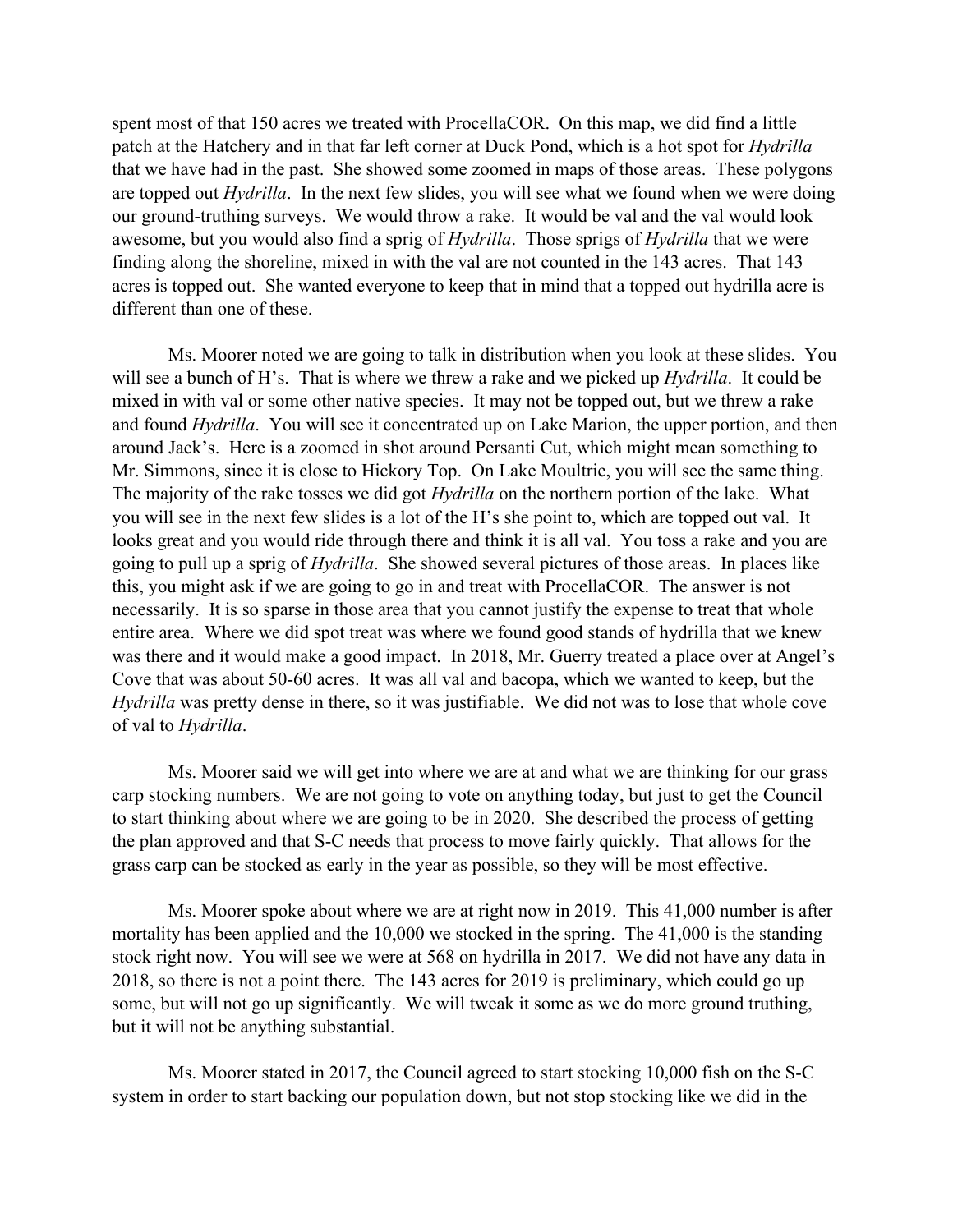early 2000s. That is what we want to avoid, and that is what the Council agreed on. We started slowing our curve, so we can back into that ideal number and not do these knee jerk type of management moves on the S-C system. Ms. Moorer stated this chart shows you in 2019, the S-C lakes had 41,000 grass carp. This other column shows that 13,000 fish are needed to replace the 32% of mortality of the 41,000 standing stock. From our management standpoint, what we are seeing on the S-C system, with native vegetation recovering and *Hydrilla* at bay right now, we are very close to needing to replacing mortality and that population might be the right spot for S-C system. There are so many things that come into play when you think about the things that happen in 2015, 2016, and 2017. We had a flood. We had Hurricane Matthew. We had Hurricane Florence and Hurricane Dorian. We had a weather event each of those years. Water quality conditions play a big role in the growth of aquatics plants. We saw that last year with Crested Floating Heart (CFH) that we did not have much acreage. We thought we had it whipped, and then this year it was right back. Mr. Davis can tell you they treated more CFH this year than they did in previous years. We realized that water quality is an environmental condition we need to consider. Right now, the way the plan is written, we can stock 10,000 fish, with an option to stock more in the fall if conditions warrant. If we get out in the system and we have this explosion of *Hydrilla*, we will have an opportunity to react to that. Mr. Kaczka will be giving us an update today on his grass carp survey. At the next meeting, he will have his finalize results. Those things all go into our reasoning whenever we are thinking about what we are going to stock.

Ms. Moorer said there are three impoundments on the system that we want to stock fish this year. There are more impoundments, but there are only three we want to stock. Fountain Lake is over in Eutawville area. It is mostly a residential impoundment. It is full of *Hydrilla*, naiads, and pondweeds. We spent a lot of time and money in there with herbicides. She does not remember stocking fish in Fountain Lake, but Mr. Davis might be able to help. Mr. Davis stated it has been stocked before, but it has been a while since it was stocked. Ms. Moorer stated this is a 53 acre lake and we want to stock 800 fish. That is 15 fish per acre. We would like to use that rate because it is so dense. It is strictly a residential area. In the zoomed in picture, you can see it is surround by houses except for this one back corner. There is no access to the lake except this corner right up here at the road, where the road crosses and has a culvert. It is not big enough for the fish to exit that system unless it is overflowing the road.

Ms. Moorer said Dean Swamp is the next impoundment. We did a lot of *Lyngbya* work in Dean Swamp over the past three years. At one time we had *Hydrilla* in there. It was controlled with a fluridone treatment in there and we put some fish in there as well. She stated the *Lyngbya* is probably keeping the *Hydrilla* suppressed for us in there. We do have some submersed edge vegetation. We are spending so much time and money on the *Lyngbya* program in there, it would be nice to go ahead replenish the stock of fish in there. It has been quite a few years since we stocked fish in there. The same would go for the water control structure there. It basically is a spillway and the water would have to be super high for the water to be able to spill. The rate for Dean Swamp is the 10 fish per acre.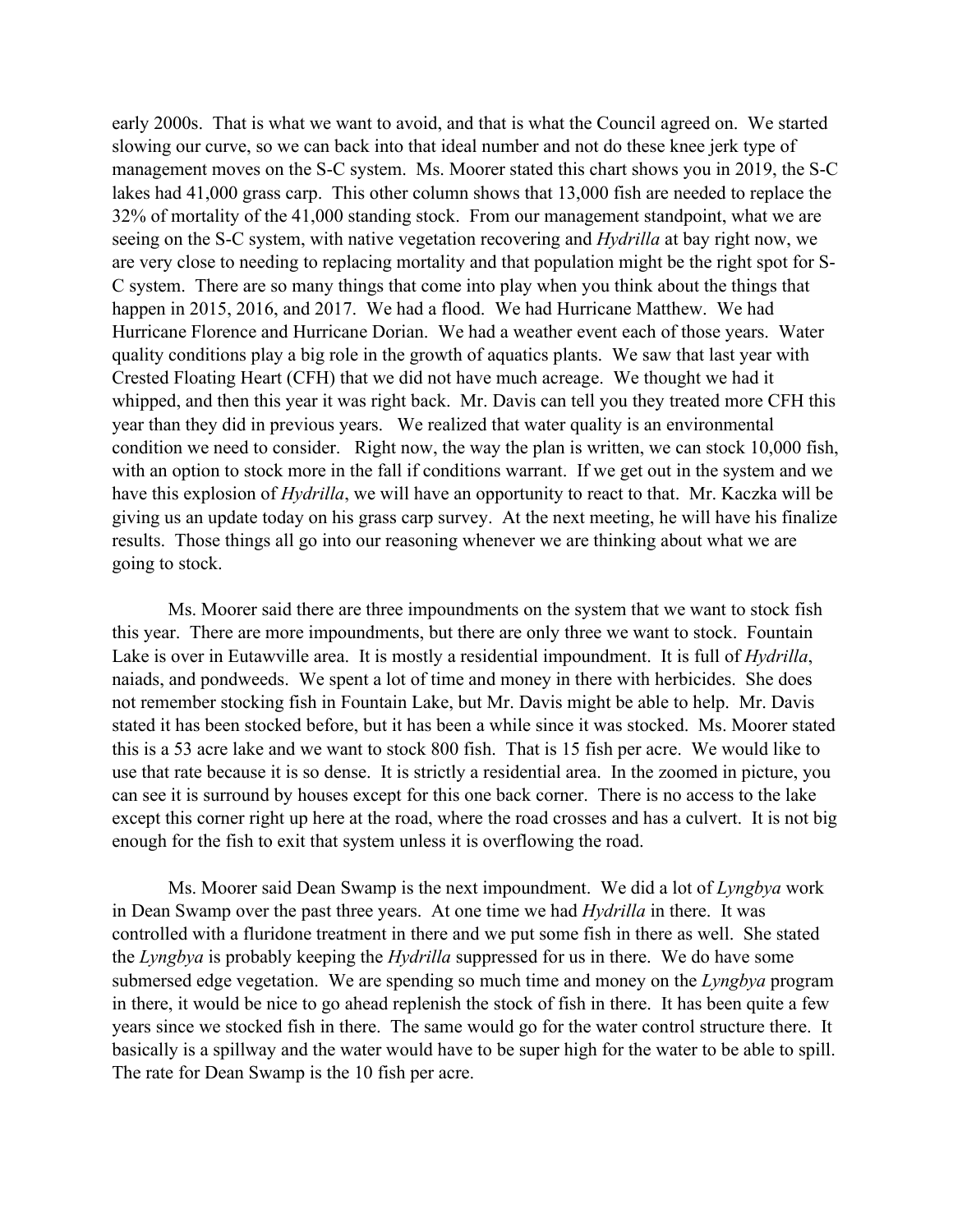Ms. Moorer said Church Branch is the same. It is another impoundment over in Wyboo, which is all residential. We do have a grass carp screen that was installed on that water control structure a few years ago by our construction services group. That is still intact and looks good. We would like to stock 10 fish to the acre in Church Branch as well.

Ms. Moorer moved to the last few slides of our giant salvinia battles over the past season. This is Bee Tree Lake area which also has *Hydrilla* in it. On the left is after treatment that we spent a lot of time in the summer doing. We spent all summer trying to take out *Salvinia* in there. We did do some systemic herbicides mixed in with a contact herbicide. The systemic rate we used was not high enough for in-water activity. It had slight in-water activity, but was not going to hang around. That was intentional. It is super expensive when you do a foliar application in there and try to keep ahead of it. The picture on the right was taken two weeks ago, when it was cold out. That is Bee Tree Lake now, after spending a lot of time in there. We are looking for things to do where we can have in-water activity and sustained in-water activity to work on *Salvinia*. Mr. Stack and others did touch up work with some diquat on that left side picture. That is a contact herbicide, which is relatively cheap, but not the safest to apply. That follow up treatment with the contact herbicide was to try to keep it at bay.

Ms. Moorer went on to the next slide of one of their fluridone/Sonar sites, where they having been treating giant salvinia. It is a systemic herbicide that has in-water activity. The problem with fluridone is that you have to keep a concentration for an extended period of time. In a system like S-C, the flow is not our friend. What we have done is identified these nursery areas, which are kind of backwater areas with a lot of Salvinia growing, where we can go in and do relatively small treatments. When she says small, she is talking like 30 acres or more. They treat the whole water column and we bump those treatments every thirty days. It is a really low rate. We were targeting 30 ppb (parts per billion). The max that you can put in an area for the season is 150 ppb. What we did is we broke 30ppb down to five treatments throughout the season. It was pretty successful. The left is pretreatment. The right side is mid treatment of those five bumps over five months. How fluridone acts on the plant is it bleaches the plant essentially, so that it cannot photosynthesize. These little white pieces are *Salvinia* and this lighter green is duckweed, which is also impacted by fluridone. It is definitely working in there and we were holding concertation long enough. The good thing about fluridone on *Salvinia* is that once it is affected by that thirty day ppb on the first treatment, it slows the growth rate down. That gives us a little more time to get ahead of it, because it reproduces so quickly. It is like 72 hours or less that it can double its biomass. When you look at Bee Tree Lake, you understand how fast it is growing and how it can get back to that. When we can keep some low concertation of fluridone in the water, it slows the growth down. In 2020, our game plan for *Salvinia* is to do some more fluridone treatments. Bee Tree Lake will be one. Coca Cola Slough will be another. That is one thing we worked with Mr. Simmons this year. There is an irrigation restriction on fluridone, so whenever he is pulling water into his impoundments, we have to be careful around that. It is a really low dose. She does not know if it would impact the irrigation, but we do not want to take a chance. Mr. Page asked Mr. Simmons what he was irrigating. Mr. Simmons stated it was corn. Mr. Page stated it would be alright. Ms. Moorer stated Bee Tree, Elliot, and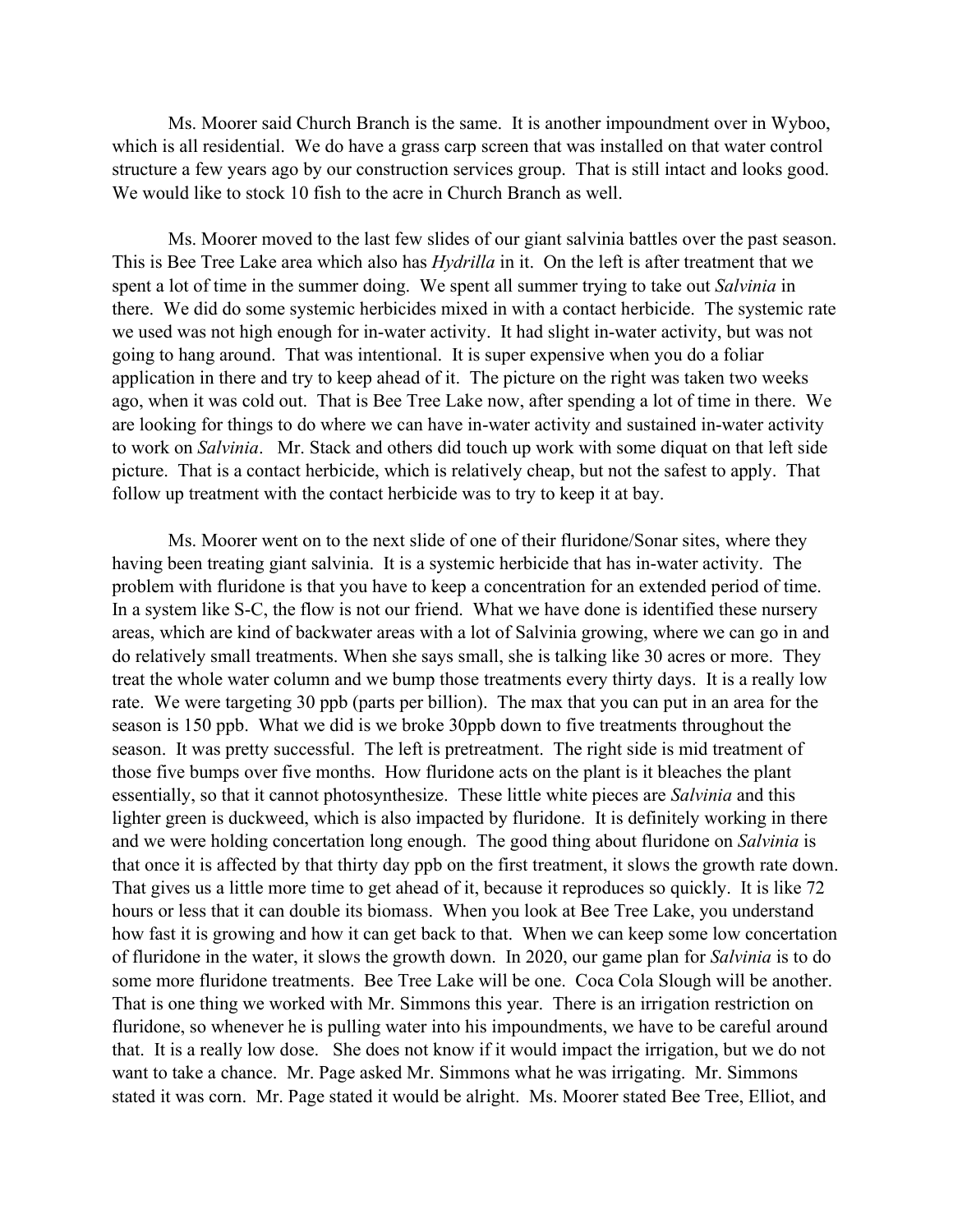Coca Cola Slough and if we identify any other areas, we will continue that in the spring of 2020. The only issue is the fluridone treatment is not going to work in open water situations. We are still on the hunt for something. With Diquat, if you get it on it, you will kill it. It is just a matter of getting it on there and making sure you hit every little piece. Because the regrowth is quick, it is really hard to get ahead of it. She asked if there were any questions. There were none.

Mr. Page thanked Ms. Moorer and commended the work S-C has done in doing the planning over the years. He has been involved in some of those and they are not done helterskelter. They were all tracked with GPS and the follow-up was there. He talked at length on various strengths of the hyperspectral satellite information, including the higher resolution imagery, the ability to look for different species at different times of the year, and the ability to merge data from multiple time frames into one data set. Ms. Moorer stated that ReMetrix is supposed to have all of our data sent to us by the end of December. At the next meeting, we will have our Vallisneria numbers, our native SAV (submersed aquatic vegetation), giant salvinia, CFH, and water hyacinth numbers as well.

Mr. Page thanked the team at S-C and told them great job on the transplanting of Vallisneria. Mr. Riser said it was our whole team. It was a lot of work with a lot of people. Mr. Page stated he was the lead, so he have to thank you. Ms. Moorer stated he was the lead.

Ms. Moorer mentioned that we have the B.A.S.S. Elite Series coming to the S-C systems in April 2020. We are really excited. She spoke about the outreach work they are planning on doing to ensure the participants are not spreading *Salvinia* or other invasives to other waterbodies. Ms. Moorer asked Mr. Page and Mr. Simmons if DNR might be able to help out and do courtesy boat checks. She feels that a lot of those fisherman already know about *Salvinia*, since they fish all over the nation. We are excited about them being here. They have not been here since 2006.

Mr. Page spoke briefly about *Salvinia molesta*, including its form, growth pattern and reproduction. He also mentioned the native species, *Salvinia minima*, which is not nearly aggressive. Oddly, the new herbicide, ProcellaCOR, works on the native species, but not on *Salvinia molesta*. Mr. Lawson asked if PRT needs to post anything at their boat landings. Mr. Page stated a good policy at any state park would be to have people inspect their boats. S-C staff offered to provide examples of their signs and the file to have some made. Mr. Page stated that if *Salvinia molesta* in the park lakes, it will really be a problem. Ms. Moorer stated in a pond it would be much easier to control than a 170,000 acre reservoir system. Mr. Page thank Ms. Moorer. He asked the Council if there were any questions. There were none.

Mr. Page stated that Ms. Holling works for him. He gave her the floor. Ms. Holling stated she is not well versed as Ms. Moorer, so she needs notes. She stated she was not reading these numbers to you. She noted that are these numbers are for the calendar year and not the fiscal year of 2019. She noticed one thing. That is that our total is not much more than what Ms. Moorer and S-C did on the S-C lakes. The biggest difference is our water hyacinth is much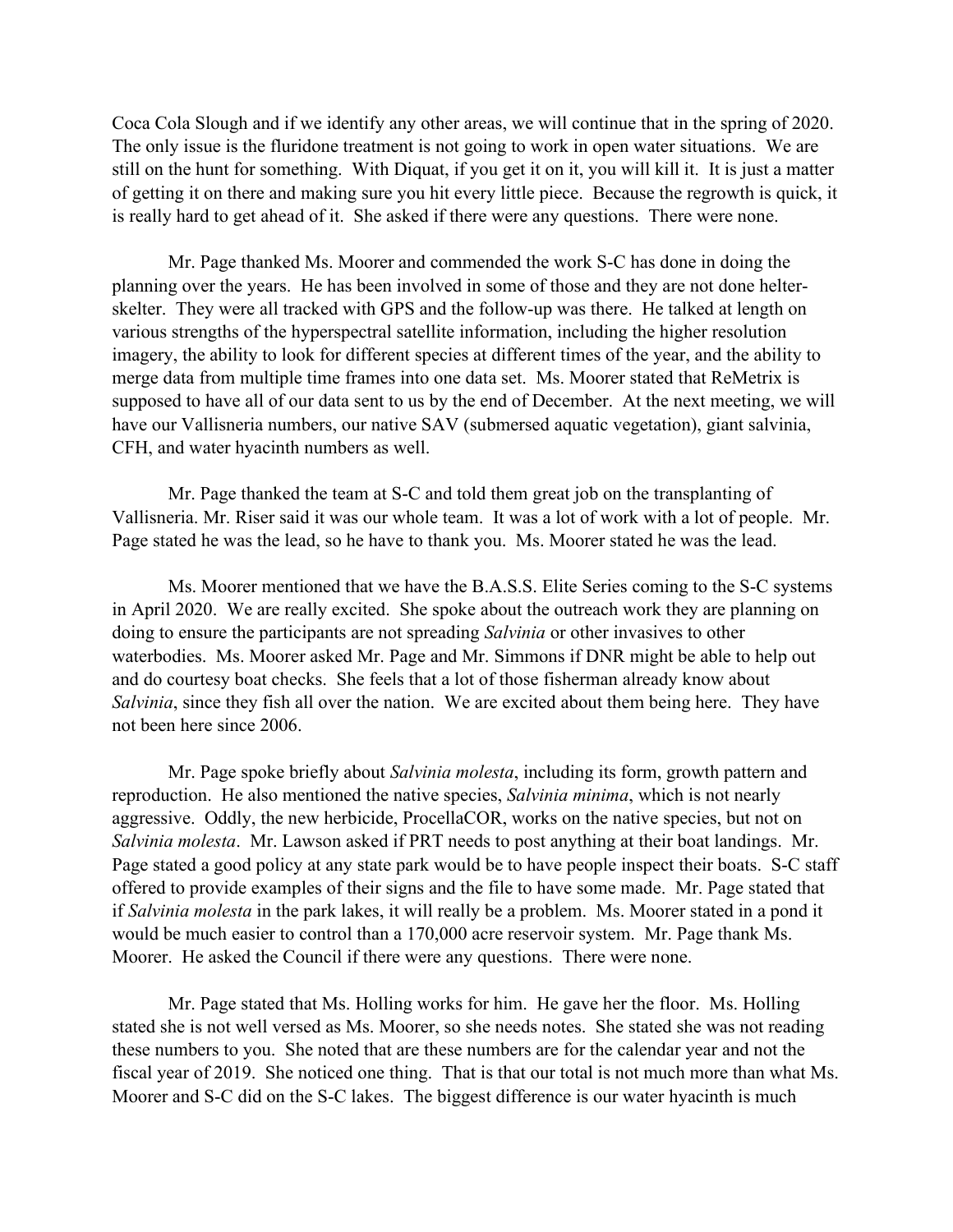larger. All these species are the primary species being treated. Often there were other species mixed in. There were a few cases where there was not much else mixed in. The total acreage and cost, less than those *Phragmites* numbers, are down slightly from last year. Our *Hydrilla* cost went up a little bit from last year, because we either used ProcellaCOR or a combination of ProcellaCOR/Komeen and/or Clipper. That is for all those treatments. ProcellaCOR is one of our highest cost herbicide. We did treat about 20 more acres this year than last year of the *Hydrilla*. As I said before, water hyacinth is our most problematic species. Hopefully, that will not change too much, because I do not want to have to deal with giant salvinia. If you can tell, the photo in the background is of the Ashepoo River in 2018. The point where that picture was taken was about 200 to 300 feet wide, just to give you an idea of how much water hyacinth was on that tidal river system. The *Phragmites* control was all done on Santee Coastal Reserve. They paid for all of that and we did not do any cost sharing with them.

Ms. Holling reported by waterbody next. The Ashepoo River is all water hyacinth. That acreage is down due to an influx of salt water. We were also able to treat more of the old rice fields due to a treatment during the king tides. We do have some native species moving back into the upper reaches of that system. Back River Reservoir has a little mix in there, including water hyacinth, *Hydrilla*, fanwort, and some floating tussocks, which is just stuff that breaks loose during heavier water flows. Sometimes they float back and forth. Charleston Public Works (CPW) really does not like it when those get drawn into their intakes. We did slightly higher numbers on that system this year, because we were trying to knock back the water hyacinth especially around the William Station intake. Black River is water hyacinth and alligatorweed. Hopefully, we will be able to get some alligatorweed flea beetles next year to work on that alligatorweed in that system, so we will just have to deal with water hyacinth. On the Cooper River, we dealt with *Hydrilla*, *Egeria* or elodea, hyacinth, and primrose. Amazingly, the acreage was about the same as last year. Goose Creek Reservoir is our most diverse system. We are treating hyacinth, spatterdock, duckweed, *Hygrophila*, common salvinia, and water lettuce. A few of those are natives, but can be problematic on that system because it is shallow and parts of it are man-made canals. On Lake Murray, we had two acres of monecious *Hydrilla* pop up. That was found and treated late in the season. Waccamaw River is hyacinth. Primarily, we treated on the lower portion of the system between Brookgreen Gardens to Georgetown. That area is going to need some more treatment next year, because there is a lot of nursery areas in that system. Santee Coastal Reserve is all *Phragmites*. On the state park lakes, we dealt with algae, bladderwort, duckweed, and miscellaneous vegetation that is along the edges, as well as submersed vegetation to open up fishing, swimming, and boating areas. Ms. Holling spoke briefly about the background picture of the Governor's Pond at Charles Towne Landing State Park and some of the issues we are having with it. Mr. Page also made a few comments about it.

Ms. Holling moved on to the grass carp stockings. All of those are maintenance stockings except for the Spartanburg Reservoir One. That was pretty much an initial control stock for bladderwort. We have done a good bit of cooperative work with various organizations. We really do not have anything going on this year except for helping with the val on S-C.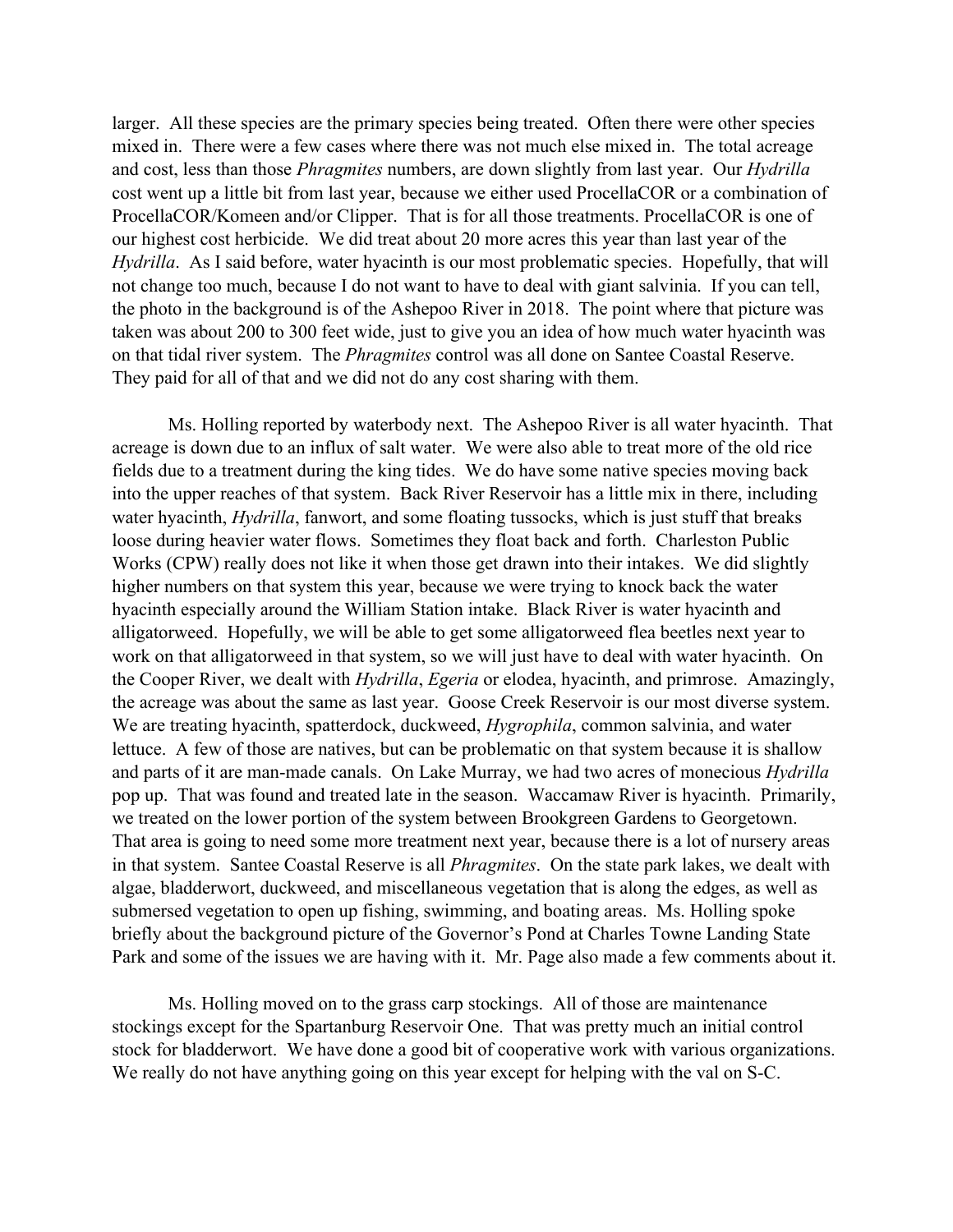Ms. Holling stated that our program does have airboat. She got to start using it a little more this year. Thank you to Ms. Moorer for some basic airboat instruction. Ms. Holling has continued to learned more as she drove more and that adds to what she has learned from watching and riding with our contractors. She had some interesting experiences there. This year, she also got a visual lesson on how dangerous it is to work on the Intracoastal Waterway. She explained what happened in the picture put in the presentation.

Ms. Holling said our challenges are that we are back down to three people, because we lost Lowell Hook to the Cohen Campbell Hatchery in Columbia. Hopefully, we will be able to hire another technician before next season and have them trained. She showed before and after pictures of Granddaddy Lake in the upper part of the Waccamaw River, explaining how the treatments were done.

Ms. Holling reminded us that Mother Nature can be our friend, as happened in the Ashepoo River Basin with the increase in salinity, as well as the treatment we did with the king tide, which was an inadvertent scheduling. The contractors were happy they could get to areas they had not be able to touch before. Getting into those nursery areas was great and hopefully will help a lot.

Ms. Holling said our budget is directly tied to gas purchases. We get a very small portion of the gas tax, and that number varies year to year. That has to cover staff, equipment, and other things, as well as the treatments.

Ms. Holling noted that public response is always sketchy sometimes. It is getting better but there are always people that do not like what we do. We do attend both Southeastern Wildlife Exposition (SEWE) in Charleston and the Palmetto Sportsmen's Classic in Columbia to promote our program and answer questions, in addition to what we get from phone calls and email. As part of that public outreach, this year we got some new displays, which she showed in a picture of most of them shortly after we got them.

Mr. Page thanked Ms. Holling for the presentation and expanded on some of the challenges she talked about. The Waccamaw River still has usable impoundments on it, including Brookgreen Gardens. Some of them allow the water hyacinth to grow until it fills in their impoundments. Then they open their gates and flush it out with the tide. It builds up in that public waterbody and people that cannot use their boats in some places. He believes Brookgreen Gardens is probably the origin of water hyacinth on the Waccamaw River from thirty to forty years ago when they had it as an ornamental. They probably caused that problem to start with. We cannot go into private impoundments to treat. In the case of Ashepoo River, many of those private impoundments have openings to the creek and to the navigable water, so we are able to get up in there and treat sometimes. Those guys have no way to treat or managing it in there. It is a lot different there than on the Waccamaw River, where some of them are letting it grow and then dumping it out when it gets to be a problem. Technically, it is against the law. We have recourse and Clemson has recourse, but it is almost impossible to determine if it was in the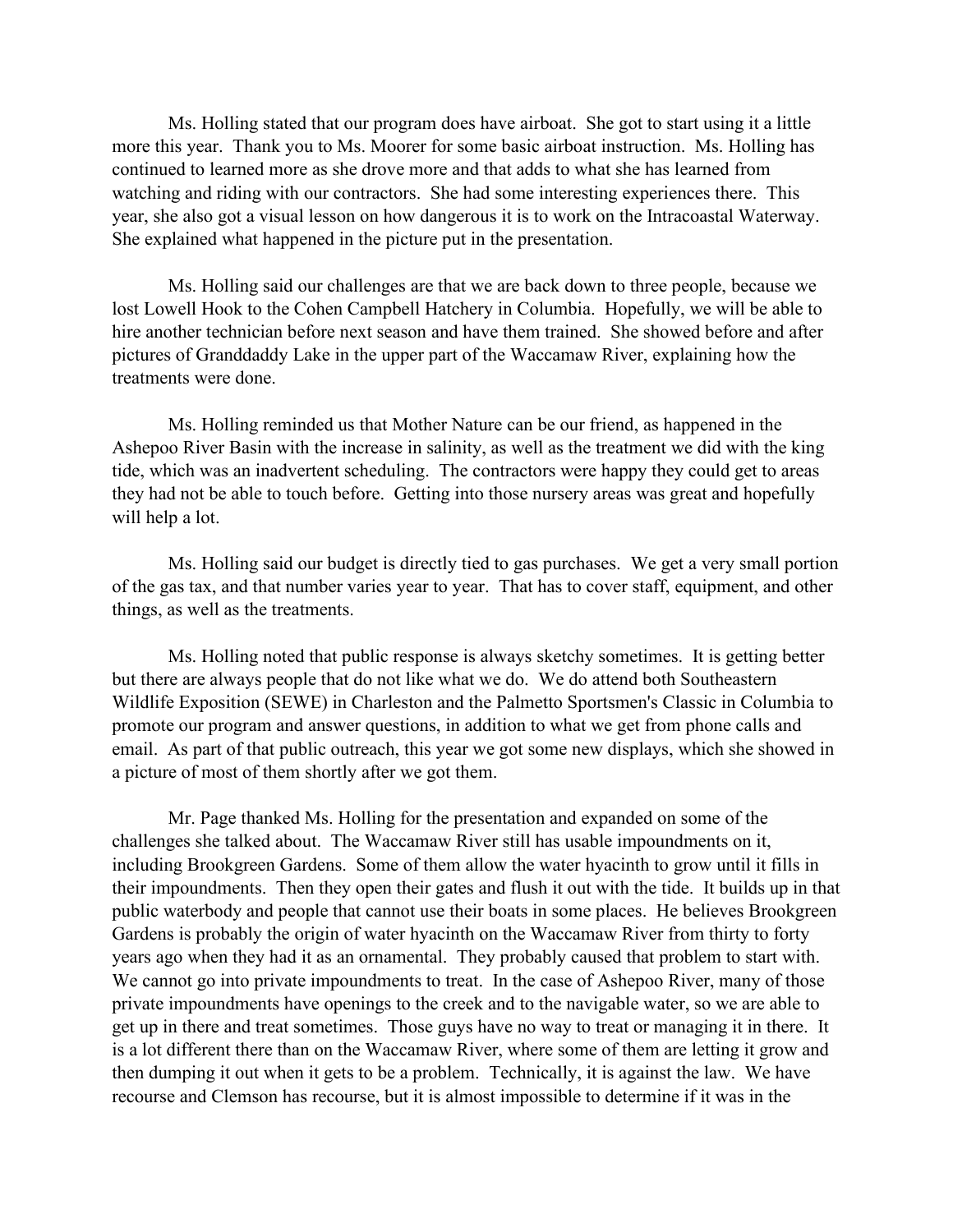impoundment first or if it came from the public waterbody. Who is actually responsible for it in the long run? If we catch someone with some of that on the boat transporting it somewhere, that is a different story. He briefly talked about how Clemson does nurseries inspections to ensure no invasives are being sold in the state.

Mr. Page gave the floor to Mr. Kaczka to talk about triploid grass carp health. Mr. Kaczka stated they got a little bit of a late start this year with our collections. The guide that we use to take us out was having boat and motor issues. We actually just finished up. We normally take five trips, but we took six this year. Our first trip got cut in half, so he did not charge us for that one. We just finished up the week before Thanksgiving. We have all of our otoliths from the fish sectioned, but we only have one read through. We need to go back, validate those and correct for any disagreements. The folks that have been doing this have been doing this for a couple of years, so I am confident the ages are going to be pretty close. We got 106 fish total for those six nights. We went to six different sites this year, which I think is one or two more than last year. There were three sites on each lake: around Blount's Landing, Big Oak Landing, and Cathead Landing on Lake Marion and around Angels Landing Campground, S&S Camp Ground, and Blacks Camp/Landing on Lake Moultrie. We had a pretty good age range, from 2 to 20 plus years old. As far as those 20 plus fish, it gets really hard to get an exact age when they are from one of those original stockings. Obliviously, those fish are living a lot longer than they were once thought to live on the system. Those 20 plus year old fish are from the original stocking, but he did not recall us, in the past couple of years, getting fish on the lower end spectrum, that two year old fish. About 23% of the fish we collected this year were of what Scott Lamprecht used to call "legacy fish" or fish from the original stocking. That is nearly a quarter of our fish, and there is some question with the condition of those fish as far as if they feed quite as efficiently as younger fish. So, about a quarter of our fish are those original stocking. Their numbers with their condition are suspect as comparing them to younger fish.

Mr. Kaczka said overall, the condition was 0.83. We are looking at a value of 1.00 being a fish of average condition, but, as has been mentioned at the meetings in the past, that metric was developed for grass carp on the S-C system right after the original stocking in 1994. Even though overall our fish seem to be below average, that is compared to fish that were of probably maximum health and maximum body fat. These are all preliminary outcomes. He will have something concrete in January. We can break that down by age group. For our fish that were 6 years old and younger, their condition was 0.96. That is a much closer comparison to those other fish originally used for developing this condition factor. The fish that were 7 years old to 11 years old, their condition average was 0.83, the same as the overall average. For those legacy fish, the 20 plus year old fish, you are looking at 0.74. There does seem to be a significant correlation between age and fish condition.

Mr. Kaczka stated one thing he has been thinking for the past couple of years, and he thinks he brought it up in a meeting or two before, is we are kind of limited on where we are collecting these fish from. You know we had six sites this year, but he thinks the majority of our fish came out on a night that he was not there. He believed Mr. Riser and Mr. Bussells were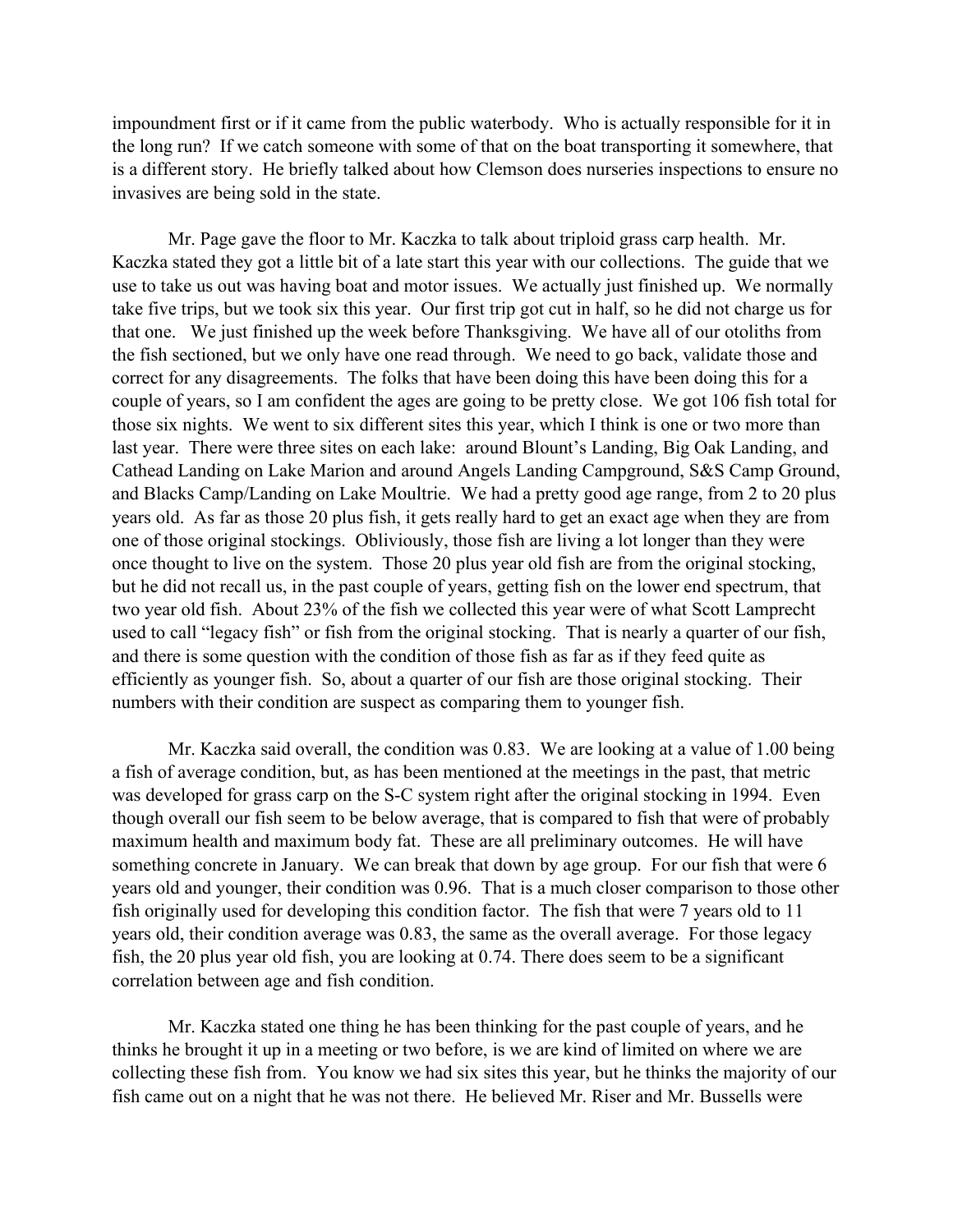there and they got 50 fish in one night. Basically, we are collecting about 100 fish from a pretty small area of the 170,000 acre total. These sites, other than Angels Landing Campground, really do not match up to areas where you guys see *Hydrilla* from year to year. One thing I would like to do, or to think about moving forward, is trying to collect these fish on our own without the need of a guide to take us out, or at least supplement the guide collection with our own. One area where we lack, and people that have been out know this, is we cannot really collect fish with bow fishing gear for ourselves, simply because we are not good at it. All the fish DNR and S-C collects when we go out in the evening, they are second shots after Dwayne and his folks shoot them one time, when they are at the surface.

Mr. Kaczka noticed something last year when we were getting ready for our bass electrofishing season. We were testing out our electrofishing boat to make sure everything was good to go for bass electrofishing in April. We were out Lake Moultrie in late February or early March, when the water temperatures are at their coldest. We were hitting a lot of grass carp and they were staying put on the surface. He thinks we have a timeframe between gill netting in February and bass shocking in late March/April that we potentially could collect a lot of fish and be able to go to areas other than where we go with Dwayne and his crew. Because we are going late at night, we cannot go to upper Lake Marion when we are traveling from down this way. It is just too difficult. One limitation of that idea is collecting fish from a time of the year when they are going to be at their lowest condition. But one thought he had was if we could go out this year and just see what numbers we can collect and if we can somehow correct for that difference by comparing the condition of fish of certain ages to same age range of fish later in the year where they are at their healthiest. If we can correct for that, we might be able to, moving forward, collect fish on our own. It would be less expensive to S-C. There might be a startup cost to put lights up on our boat or getting our own bows. He thinks it is something at least worth exploring, just given two points: that we are at the mercy of Dwayne and his crew, and also the spatial limitations of where we are collecting these fish from to describe a much larger system. That is what he had for today. These numbers will all be validated come January and he will have something in PowerPoint form to present. He know it is a little easier especially for the folks calling in to see that. Mr. Page thanked Mr. Kaczka for his presentation.

Ms. Moorer asked Mr. Kaczka if he knew what age the fish were when that study was done for the original condition factor, so if we can compare the same age and pull out those legacy fish that bring our condition factor down. She did not know if it is in the literature or where. Mr. Kaczka stated he thought the original condition factor was done in 1994. If they were first stocked in 1989 as a one year old fish, you are looking at a maximum six years old. He thinks all those fish were just grouped together, so they could be anywhere from one to six years old. If we compared to our less than or equal to six years old fish from this year in a condition of 0.96, it is much more of an apples to apples comparison, versus taking all of our fish, with a quarter of them being 20 plus years old. He thinks that is something to consider moving forward. Mr. Bussells noted that something that has not been updated in a long time is the mortality rate for this system. He asked Mr. Kaczka if that something they are interested in possibly recalculating in the next couple of years. Mr. Kaczka stated he was and discussed the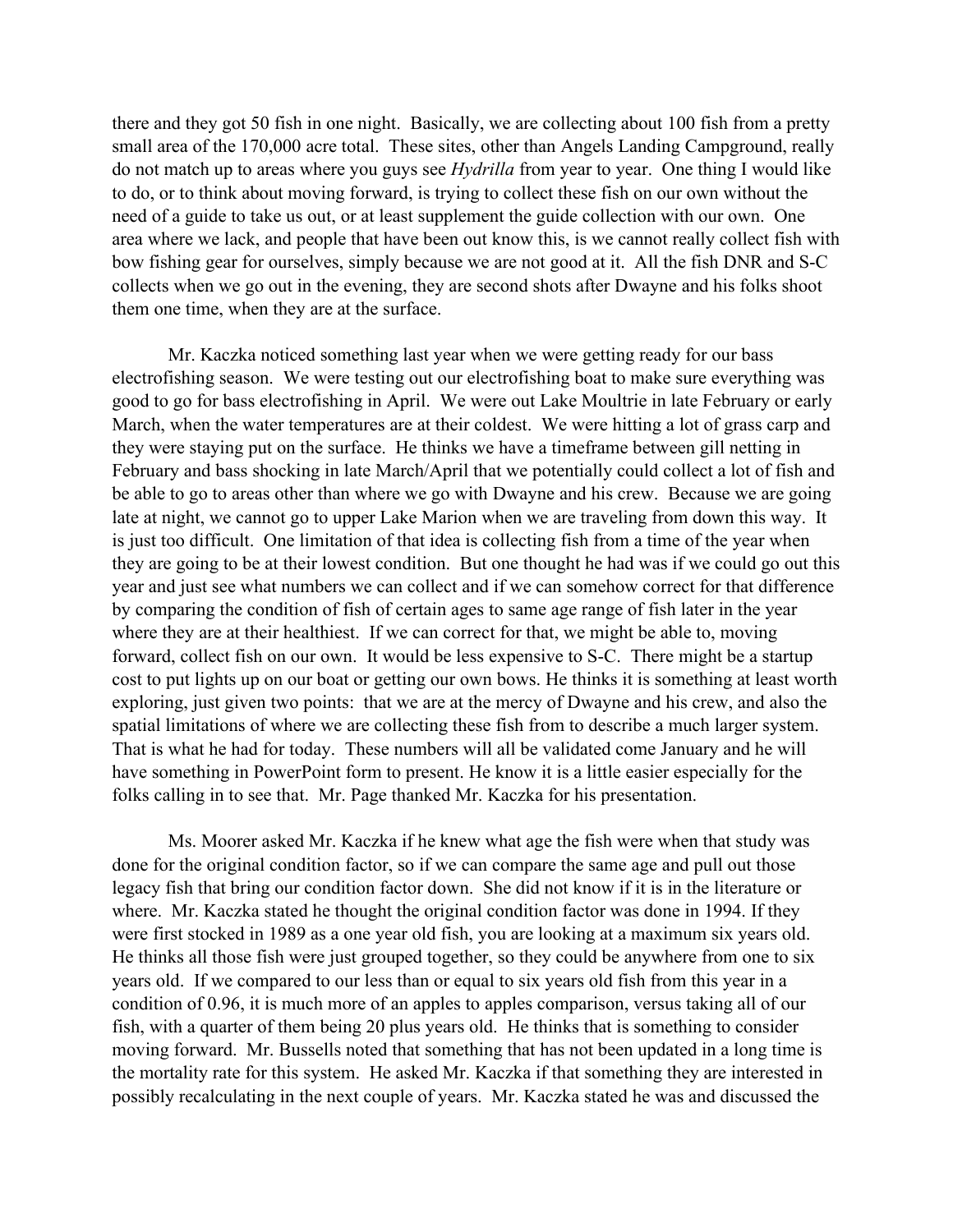need to collect more fish from a more diverse area spatially and to get a more diverse age range. Higher collections from a larger area might help smooth out that curve and give us more confidence that our mortality estimate is in fact true. Mr. Page stated he likes comparing a six year old fish to six year old fish and made some comments regarding how the original factor was created.

Mr. Bussells spoke about the proposed winter time collections and suggested making some collections from the Cooper River and possibly some other areas to improve the knowledge base. Mr. Kaczka discussed the movement habit of grass carp, wondered if telemetry studies had been done and noted the need to make notes about the vegetation in the collection areas. Ms. Moorer stated there were some early studies and we were looking at doing that again with Troy Farmer at Clemson, but there are some issues with the expulsion of the tags that Dr. Farmer was going to look into. Mr. Page said Sam Chappelear did the first one on the S-C system for his master's thesis, and he did a pretty good study.

Ms. Moorer told Mr. Kaczka that S-C could help with sampling at different locations across the system with more boats or more resources. Mr. Kaczka repeated some comments about winter time collection of grass carp. Mr. Page asked Mr. Kaczka if one of Mr. Lamprecht's last samples was done in the winter. Ms. Moorer stated it was and consisted of 5 to 10 fish. Mr. Page asked if the relative health of those fish was way down. Ms. Moorer confirmed that, but it was also a very small sample size and was only at Big Oak. Mr. Page stated it would be nice to do a comparison and try it and see how they relate.

Mr. Kaczka stated that in January, these numbers will be validated, but he will also run some statistics looking at any significant differences, rather than just looking at 0.96 is larger than 0.83. We can look at ages and sites and maybe we can bring in what you guys are saying with vegetation compared to these individual sites where we are collecting. That should give us a better idea of what is going on, not just grouping them into one pot and saying this is the health of the population. Mr. Page relay some findings from the earlier research that is reflected in Mr. Kaczka's data. Mr. Kaczka noted again the condition of 0.74 for the oldest fish, and wondered how it compared to fish across the Southeast. He made some comments about when he started collecting these with Mr. Lamprecht. Ms. Moorer said she thought they were doing a great job. That information has been very helpful for us when we are making management decisions when it comes to grass carp.

Mr. Page thanked Mr. Kaczka. He thinks he can provide some additional funding for setting up a boat for additional collections. Mr. Kaczka said he would see what it would take. Mr. Page asked the Council members on the phone if they were still there. All the Council members on the phone responded with a yes. Mr. Page said we are almost done and thanked them for being on the line and for being patient.

Mr. Page moved on to Preliminary Insight for the 2020 Aquatic Plant Management Plan. He does not see many changes that we are going to have to make in the plan. He and Ms.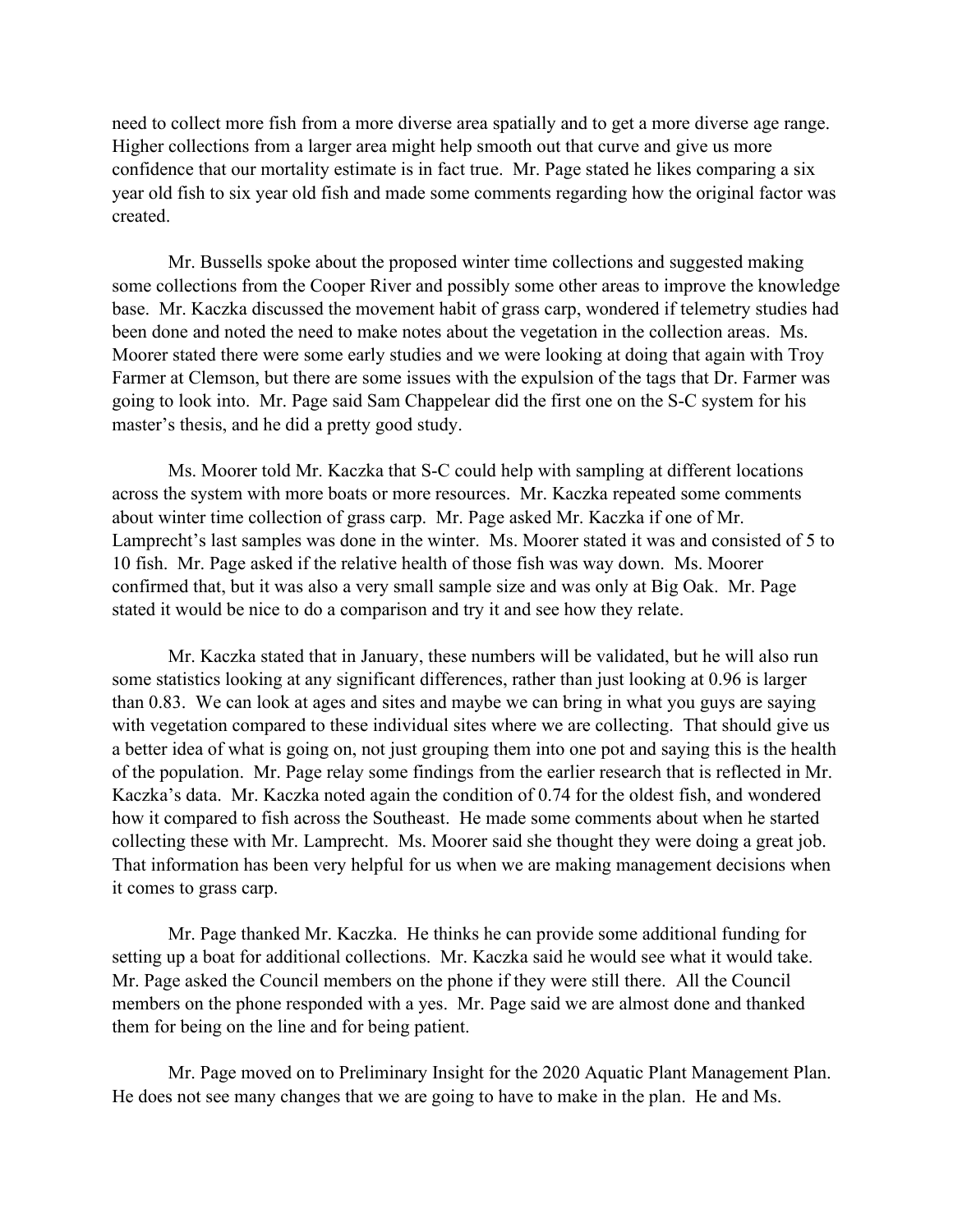Moorer have had some discussions, but we will have more discussion about the carp. He thinks the 10,000 on the S-C system is good. He thinks the data has shown us we are getting close to that magic point where we are a balancing act. The early research from the US Army Corps of Engineers (Corps) said one fish for every eight surface acres. What he has found, looking at just the data we are trying to retrieve and the numbers of acres of *Hydrilla* and all kind of stuff, is it is closer to one fish per five surface acres. If he was S-C, he would not feel bad about 1 fish per 4 surface acres. Ms. Moorer stated that is where S-C is at right now. Mr. Page said he thinks in Lake Murray and Lake Greenwood, it is more like a 1:5 ratio, which is a little less than the S-C lakes. He thinks 1:5 will work in the S-C lakes. We have those numbers made up and we will show them at the next meeting. If you need them, we can probably print them out for you. It is kind of refined, that curve you saw a while ago. We are trying to do things the right way, finally. As he has said at almost every meeting, if we had stuck with our guns and been able to do the real science the first time, we would have had the answers. Instead of having answers 20 years ago, we are getting them now. Hopefully, we can finally figure some of this stuff out.

Mr. Page said he is looking at the same thing on Lake Murray and those places. He is adjusting some numbers and really just looking at what we need to do to keep those numbers up there in the 1:5 ratio. In Lake Murray last year, we stocked 1,800 fish, with this year being about 2,000 fish, because there is a point in there where you have to stair steps to keep it even. That is keeping one fish per 5 surface acres. That is not a lot of fish, if you think about it. Mr. Page stated the other ones are roughly the same. We do need to make some maintenance stocking on Spartanburg Water Reservoir #1 with 25 fish. Last year, we put 1750 fish in for the initial control treatment. Lake York is going to need some more fish. Lake Croft will need some more fish. He has another couple places in the state parks where we need a few fish, but not very many. Lake Bowen needs 80 fish and that is just a maintenance stocking. It is basically not a lot of fish going to be added to the plan.

Mr. Page said we have been in the process of updating the plan. We are going to get together and go over it one more time. We are going to have the draft of the plan ready for you at least by the next meeting, probably before. He will, as always, cut out those sections that really have changes in them. We keep a lot stuff in the plan that we do not work on, but it is there just in case. *Lyngbya* is actually on the plan for Lake Wateree. It has been in there for several years, but it says zero dollars available for that right now, because we have not gotten through process that we discussed earlier. The problems we are going to have to face as a Council are the algae issues across the state, and the *Salvinia* issue that S-C has. We need to figure out ways to help S-C staff. He and Ms. Moorer have talked about some of the ways we can help her do some things around the lake, in some of the WMAs and things where we can directly spend the money. He has a couple other things, but will save them for new business.

Mr. Page asked the Council if they have anything you want to see any more information about. He knows, in the past, we had some people come in and talk about carp stuff. We also had people come in and talk about *Hydrilla* related to Vacuolar Myelinopathy (VM). He believes Dr. Susan Wilde is still working on that, and relating it to other issues, including human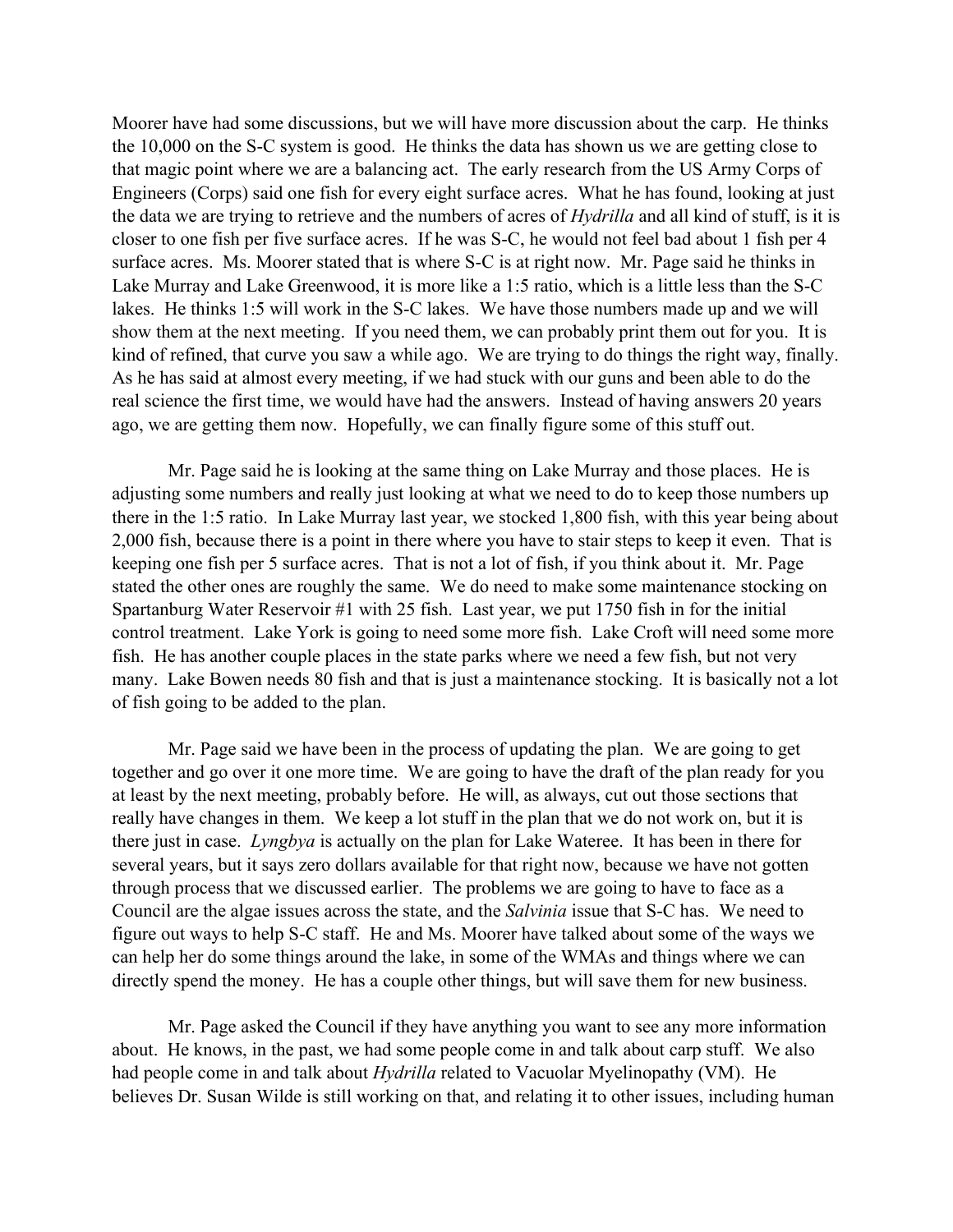health. He discussed the big toxic algae scare this year. He believes there are kits available to determine the toxicity of water, which are simple to use. Mr. Page asked if there were any topics like that the Council might want to see or hear about. There was no discussion. Mr. Page asked of there was any more discussion on the 2020 plan. He said it is very similar to last year's plan.

Mr. Page moved to other business. He asked Ms. Moorer if she wanted to talk about the timing of the next meeting now. He asked her what timeframe was needed for ReMetrix to get the data done. Ms. Moorer noted that ReMetrix will be done by the end of December. She would need a week or two to get through that data and then we can essentially meet in January. Mr. Page said he was looking at middle to late January, because people are busy after coming back from the holidays. Mr. Page asked if we have a holiday in January. Ms. Moorer said there is Martin Luther King Day. Ms. Lognion stated it is on the  $20<sup>th</sup>$ , which is a Monday. Mr. Page asked if we could meet on a Wednesday or Thursday of that week or the next. He could send out a Doodle poll for the 15th, 16th, 22nd, and 23rd of January. Ms. Moorer asked if that gave you enough time to get the draft plan ready, so we can approve it and send it out for public comment. Mr. Page replied affirmatively. Ms. Moorer voiced her concerns for getting it out for public comment, so we can get through the procurement process. Mr. Page stated we can have our draft plan ready, so we all can look at it at the same time, make changes to that thing, and we can have an approved draft plan. Ms. Moorer stated she did not know if our recommendation is going to change any, because that 143 is preliminary. It is not going to change significantly. Mr. Page said even if it doubles, we are sitting probably sitting where we were. Ms. Moorer noted if it doubles, then she will have a little heartburn, but she thinks between 10,000 and 13,000 fish are what we are looking at for our recommendation. Mr. Page said that is a good number. The 13,000 shown a while ago was the mortality rate to keep it exactly where it is now. Putting in 10,000 would be still losing about 3,000 fish over time, plus the mortality. Ms. Moorer said we can digest all that whenever Mr. Kaczka presents his final numbers and take a look at that.

Mr. Page asked the Council if they had anything else new. There were no responses, so he checked with the people on the phone. They all responded with no. Ms. Lognion stated there is nothing major from Clemson Department of Pesticide Regulation. We are still trying to spread the word out to every aquatic license applicator out there, that if they are applying any pesticides to a waterbody that is used for drinking water, they have to contact the drinking water authority and we are recommending they call DNR, as well. We are trying to get the word out. Mr. Page provided information about an applicator was stopped on Back River Reservoir, in a private homeowner's canal that is linked to the reservoir. It just so happen that a CPW representative was out there. CPW does not want anything going in out there, since it is a drinking water supply, if they do not know about. Ms. Moorer said that is S-C's stance as well. We do not allow private applicators on S-C lakes. Mr. Page also talked about a call from Foster Lake Management, who had a property owner requesting a treatment in Lake Wylie, which is a Duke Energy lake. He referred them to Duke Energy.

Mr. Page noted this is an issue coming up more often. If you own a waterbody, or are you responsible for the waterbody, it is your call. S-C, it is your call, but it is a big issue with